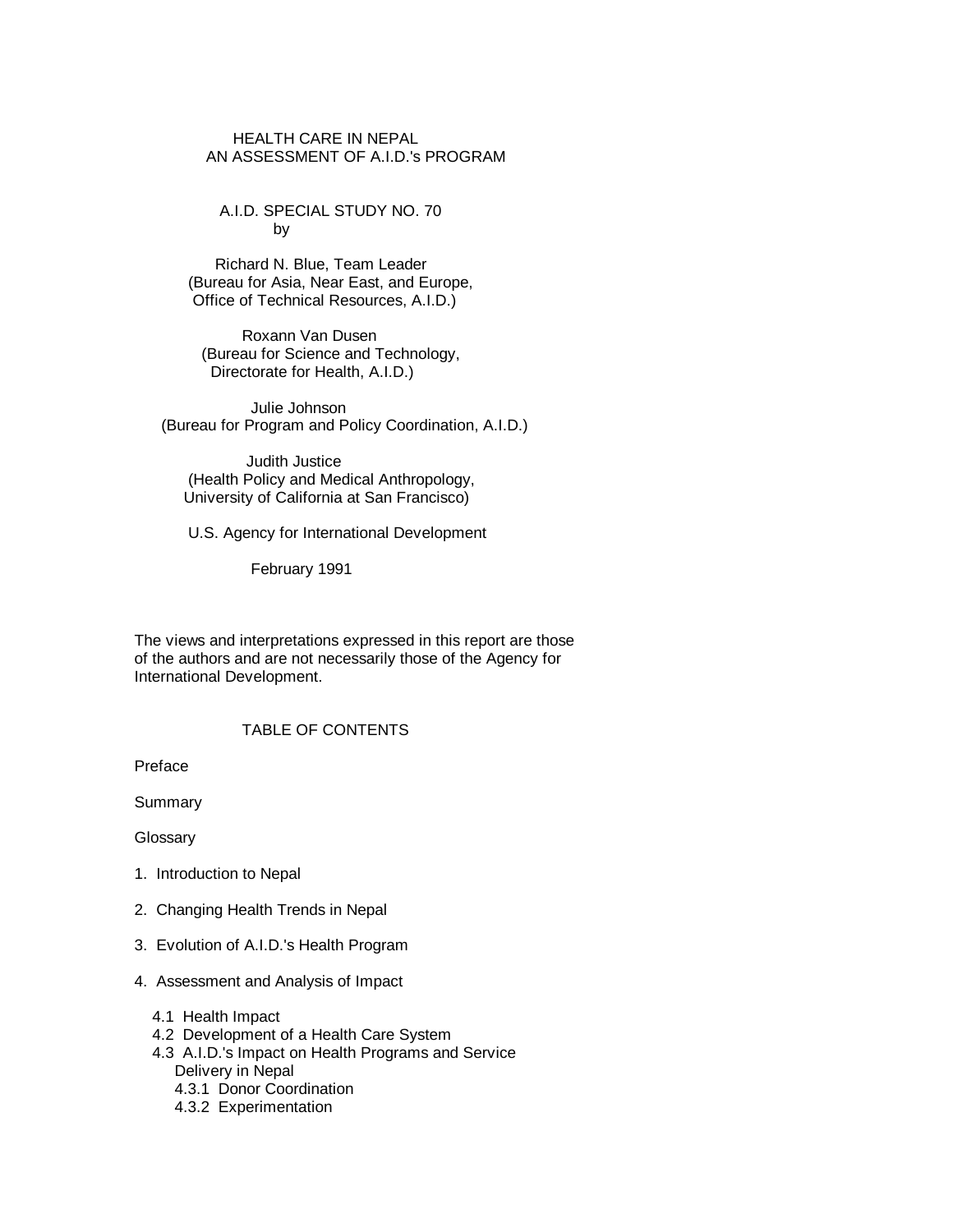#### 4.3.3 Demand Creation

#### 5. Future Directions

#### References

#### Appendixes

- A. Evolution of Nepal's Health Services System.
- B. Health Finance in Nepal.

#### PREFACE

 The purpose of this study is twofold: first, to assess the progress Nepal has made in improving health conditions, examine the causal factors which seem to contribute to that progress, and come to some conclusions about the contribution the Agency for International Development (A.I.D.) has made to Nepal's efforts in this sector; second, to look into the future and ask whether progress can be sustained by Nepal given its resource constraints and administrative organization, whether A.I.D. can make a significant contribution in the future, and if so, what is the best strategy to follow.

 To collect the information needed to prepare this report, we visited Nepal during March 1990. After a few days conducting interviews in Kathmandu with a number of health care officials in the Government of Nepal, USAID Nepal, and other donor agencies, we split into two groups for field reconnaissance and fact finding. Ann Van Dusen and Julie Johnson went to the Terai, visiting several districts and interviewing local people and officials. Richard Blue and Judith Justice went to Dhading district in the middle hills. There they walked into the countryside to visit a health post Judith had known 10 years before when doing research for her book, Policies, Plans, and People: Foreign Aid and Development in Nepal.

 Upon return we interviewed more officials, checked out our facts and emerging interpretations, and began to write. A draft report was presented to the USAID Mission before our departure. The final version reflects their corrections and comments. We are, of course, responsible for the facts, interpretations and conclusions presented in the report.

 Reports of this kind depend upon the experience, knowledge and generosity of others. At the USAID Mission in Kathmandu we want to thank especially Mission Director Kelly Kammerer and the Director of the Health Office, Dr. David Calder, along with his U.S. and Nepali staff. We benefited from their support, guidance, and criticisms. Next we want to thank the many Nepali health professionals who took the time to explain once again how they were trying to cope with the difficult conditions of Nepal. Last, we thank the citizens of the Terai and the Hills who so willingly and eloquently told us of their difficulties in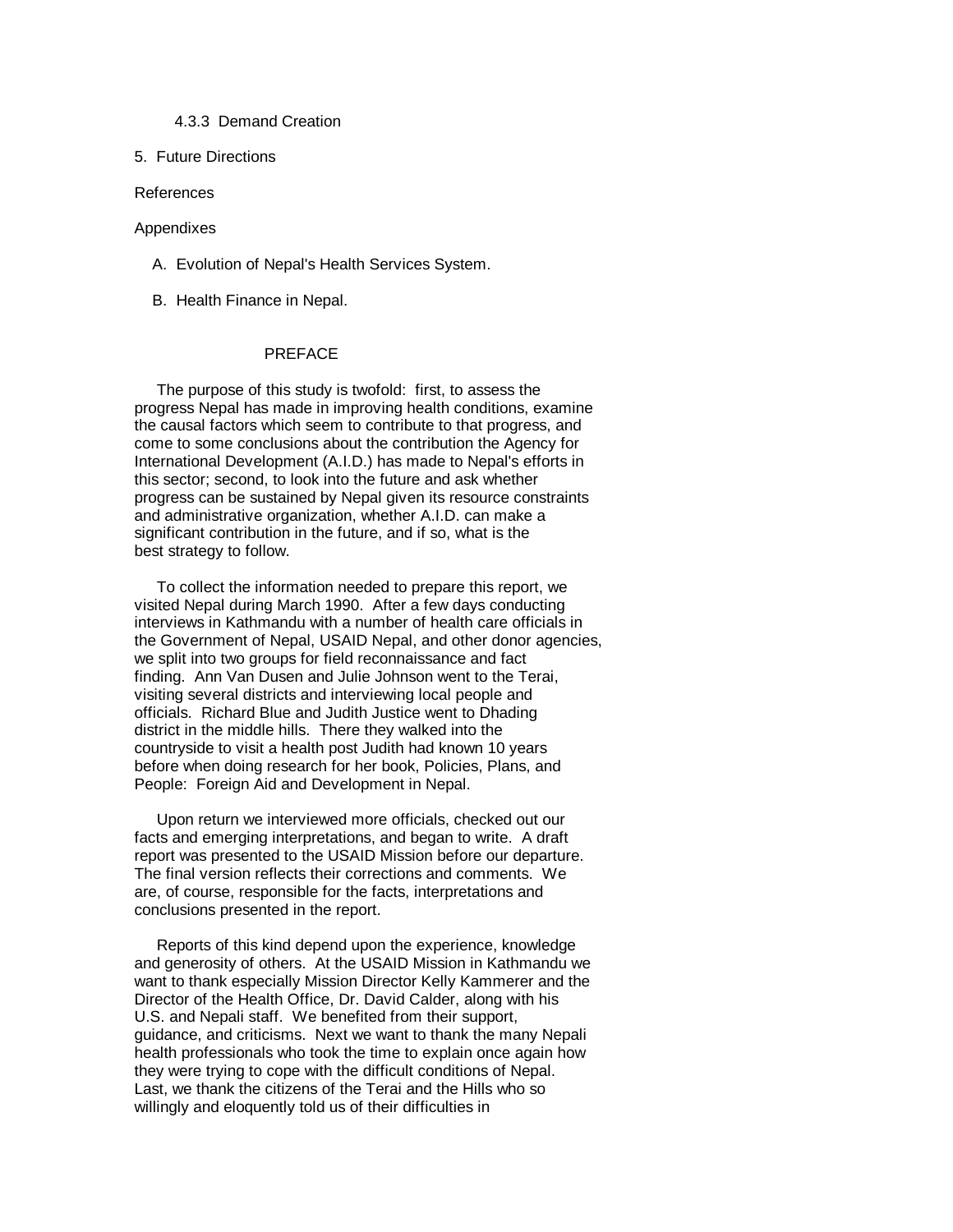securing adequate health care for themselves and their families. We regret that a report like this must make abstract the rich variety and texture of their lives and aspirations.

 Nepal is entering a new phase in its development process. Its people are demanding the right to compete for power and responsibility of self-governance. If this effort succeeds, we believe it will eventually open new opportunities for improving health standards and care in Nepal.

#### **SUMMARY**

 This report reviews a variety of indicators of health status for Nepal, examines the major policy and institutional themes which have helped determine the evolution of the Nepal health care system, assesses broadly the contribution of Agency for International Development (A.I.D.) programs to Nepal's healthcare care system over a 20-year period, and concludes with an analysis of health system impact. The major conclusions of the team are the following:

- 1. Health status has improved as reflected by increasing life expectancy, declining infant mortality, and by the substantial control and reduction of malaria.
- 2. A.I.D.-supported programs have made a major contribution to these improvements. The most important examples are the malaria control program, the diarrheal disease control program, technical and managerial training of health workers, and in collaboration with UNICEF, the Expanded Program of Immunization focused on the communicable diseases of children.
- 3. The family planning program which has received significant support from A.I.D. in the past has not been a success. Only 15 percent of eligible Nepalese practice any form of modern contraception. Until recently, the program remained overly focused on sterilization, rather than offering a broad menu of family planning choices for individuals.
- 4. Persistence of high female morbidity, maternal mortality, neonatal disorders, and high incidence of diarrhea, respiratory infections, worms, and skin diseases suggest a cluster of problems which do not respond well to either vertical campaigns or passive curative treatment. The causes of this cluster of MCH problems appear to be difficult to address, rooted as they may be in conditions associated with low levels of female education and poverty, including extremely poor hygiene and polluted water supply.
- 5. The Nepalese health system has been dominated by the Government's effort to live up to its promise of providing a reasonable level of health care to all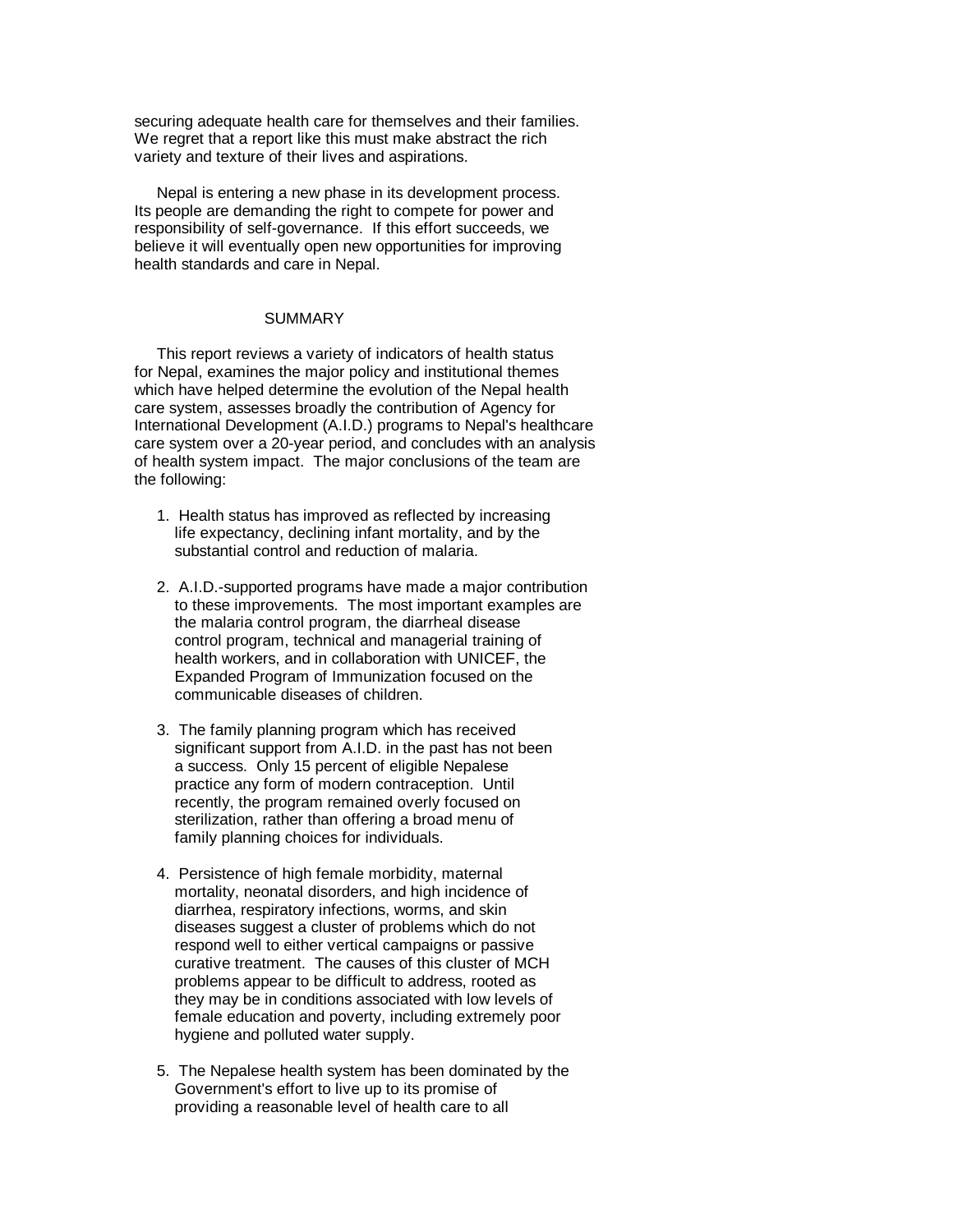citizens. The gains from this approach are undeniable, particularly in the form of the spread of health posts and small hospitals.

- 6. Institutional weaknesses in the health system persist, including lack of a clear organizational philosophy, bureaucratic rigidity, excessive attention on quantitative targets and reporting, staffing problems, and maintaining adequate and consistent medical supplies. Most important is the finding that demand for health care has outstripped the Government's ability to supply needed services, an ability severely limited by inadequate financial resources.
- 7. The role of private sector health care is poorly defined, in spite of the willingness of many Nepalese to use private, fee-for-service sources, including traditional medicine. While government programs are experimenting with some cost recovery, experience with health insurance or prepaid drug schemes is limited mainly to nongovernmental organizations, and there is little evidence of these experiments being adopted by the Government.
- 8. In general, there is little indication that the government has drawn on the experiences of nongovernmental groups, either by replicating successful programs, or by learning from unsuccessful ones.
- 9. Until now, Government efforts to improve health delivery have focused on regionalization and decentralization of bureaucratic decision-making in the health ministry. Little evidence exists that these efforts are more than formal changes in the organizational chart. A.I.D. efforts to strengthen decentralization is a positive step.
- 10. The very recent establishment of a corps of women community health volunteers offers some hope that some expression of local demand for improved medical care will be felt by the system. There is a danger that this corps will be incorporated into the system as a new "bottom rung" of the health bureaucracy. A.I.D. support of women's involvement should focus on improving their effectiveness and promotion throughout the health bureaucracy.

 The advent of a new, potentially democratic government affords an opportunity for Nepal to undertake a reexamination of its health care policies, programs, and organization. Sufficient progress has been made in laying down a basic infrastructure that now may be an excellent time to focus on the quality, efficiency, and financial sustainability of both public and private health care. As a still respected development institution in Nepal, A.I.D. has a unique opportunity to help the new Government chart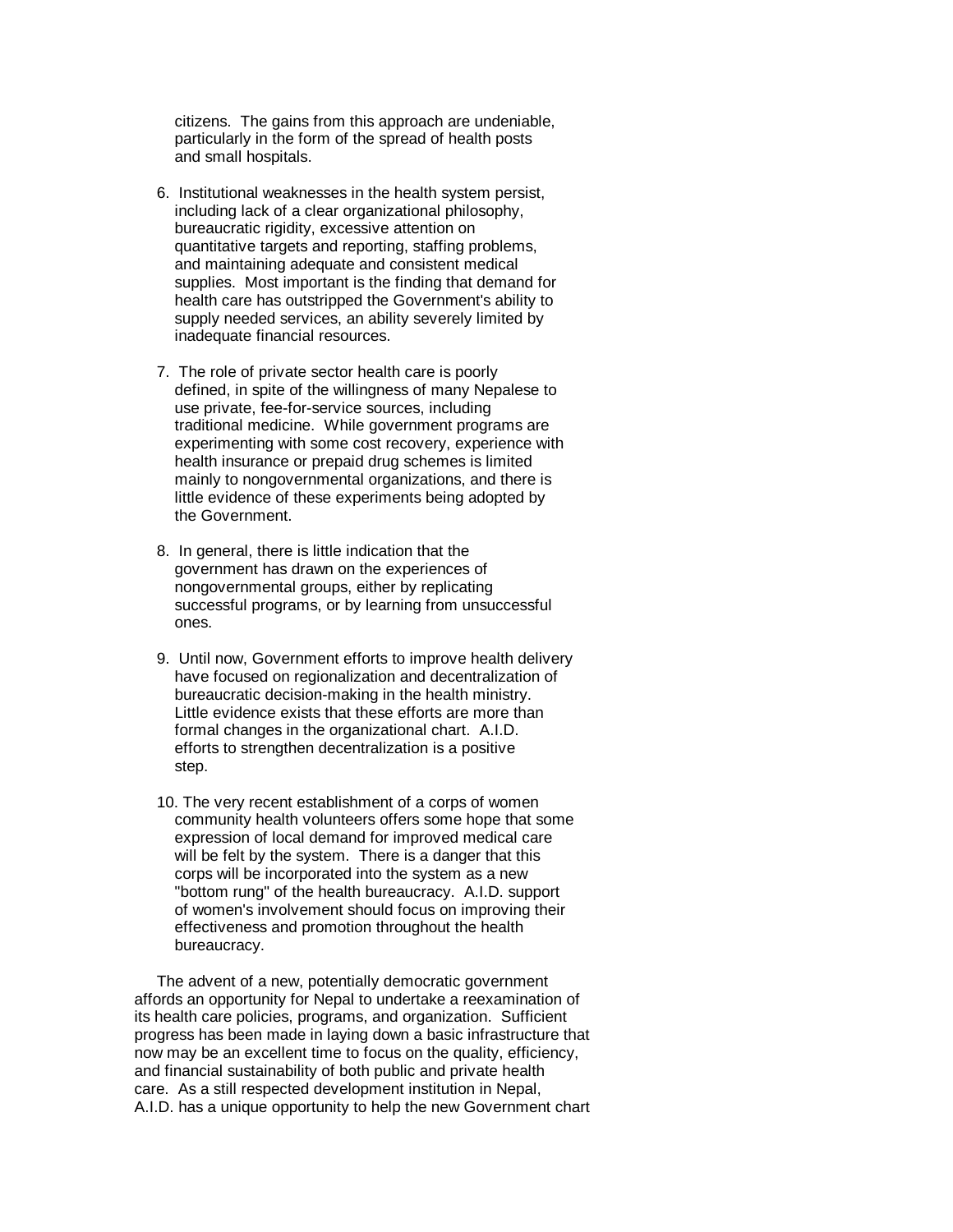a fresh approach to health care. The opportunity should not be lost.

# GLOSSARY

| A.I.D.         | - U.S. Agency for International Development                                                                                       |
|----------------|-----------------------------------------------------------------------------------------------------------------------------------|
| <b>ARI</b>     | - acute respiratory infection                                                                                                     |
| <b>AVSC</b>    | - Association for Voluntary Surgical<br>Contraception                                                                             |
| Ayurvedic      | - System of Hindu medicine based on classic<br>religious texts                                                                    |
| CDD            | - control of diarrheal diseases                                                                                                   |
| CHV            | - community health volunteers (female)                                                                                            |
| <b>EPI</b>     | - Expanded Program of Immunization                                                                                                |
| <b>FPAN</b>    | - Family Planning Association of Nepal                                                                                            |
| GDP            | - gross domestic product                                                                                                          |
| <b>ICHSDP</b>  | - Integrated Community Health Service<br><b>Development Project</b>                                                               |
| ilaka          | - district subdivisions                                                                                                           |
| <b>IMR</b>     | - infant mortality rate                                                                                                           |
| <b>IRS/FPS</b> | - Integrated Rural Health and Family Planning<br>Services project                                                                 |
| <b>JICA</b>    | - Japan International Cooperation Agency                                                                                          |
| <b>MCHW</b>    | - maternity/child health worker                                                                                                   |
| <b>NGO</b>     | - nongovernment organization                                                                                                      |
| panchayat      | - a) primary political unit in Nepal<br>averaging 3,000 to 5,000 people<br>b) multilevel system of elected government<br>councils |
| <b>PVO</b>     | - private voluntary organization                                                                                                  |
| RAPID/IMPACT   | - Resources for Awareness of Population<br>Impacts on Development                                                                 |
| <b>REACH</b>   | - Technology for Primary Health Care<br><b>GLOSSARY</b>                                                                           |
| S&T/P          | - Bureau for Science and Technology/Office of<br>Population                                                                       |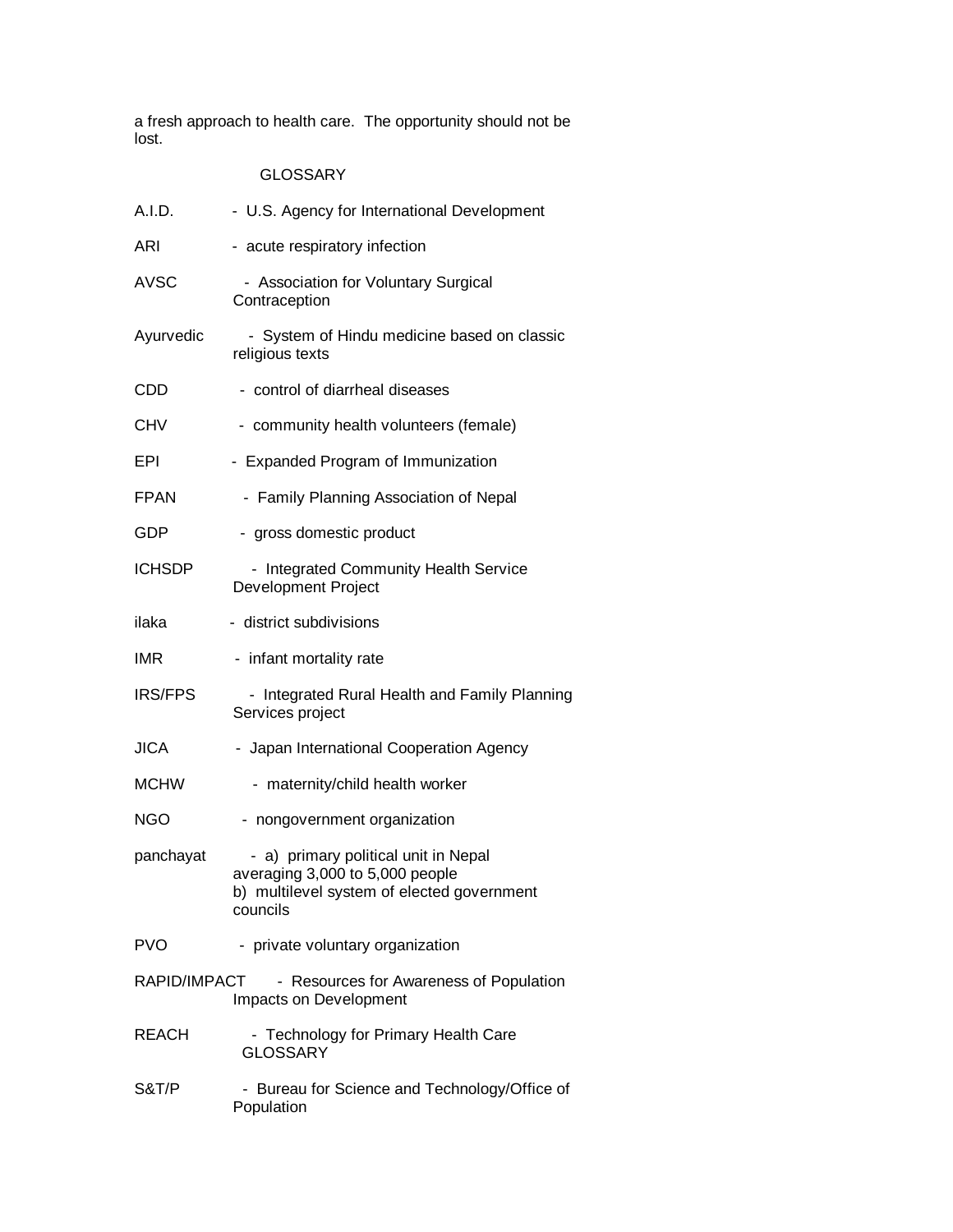| S&T/H         | - Bureau for Science and Technology/Office of<br>Health |
|---------------|---------------------------------------------------------|
| <b>SOMARC</b> | - Social Marketing of Contraceptives                    |
| <b>SSNCC</b>  | - Social Service National Coordination<br>Council       |
| <b>TFR</b>    | - total fertility rate                                  |
| <b>UNFPA</b>  | - United Nations Fund for Population<br>Activities      |
| <b>UNICEF</b> | - United Nations Children's Fund                        |
| VBC           | - Vector Biology and Control project                    |
| VSC           | - Voluntary Surgical Contraception                      |
| WHO           | - World Health Organization                             |

### 1. INTRODUCTION TO NEPAL

 The basic topographical, demographic, and economic features of Nepal are well known to most members of the development community. Land locked between India and China, Nepal is a mountainous country in which travel north and south has traditionally been easier than east and west. Nepal's 19 million people are spread throughout its 140,400 square miles, an area about the size of Arkansas, but are concentrated in the Kathmandu Valley, the relatively flat Terai bordering India, and in the middle hills, which make up much of the Nepalese land mass. Nepal's population is predominantly rural, with nearly 90 percent of the people engaging in some form of agriculture, although only 27 percent of the land can be farmed.

 The people of Nepal form a large number of communities, which, because of the isolation of valleys and hills, have evolved their own unique cultural expression and identity. As a trading people, Nepalese have constantly moved north and south between Tibet, China, and India; consequently, Nepal's uniqueness has been modified by the influence of both Buddhism and Hindu religion and their corresponding social structures. The ability of the Nepalese to accommodate and to some degree integrate these influences into their own way of life is one of the special features of this society.

 Nepal is a monarchy, and Hinduism is the state religion. His Majesty's Government is centered in Kathmandu, from which the 5 regions, 14 zones, 75 districts, 675 ilakas (district subdivisions), 4,100 panchayats (primary political unit averaging 3,000 to 5,000 people), and 36,900 wards are governed. A parallel political system exists, starting with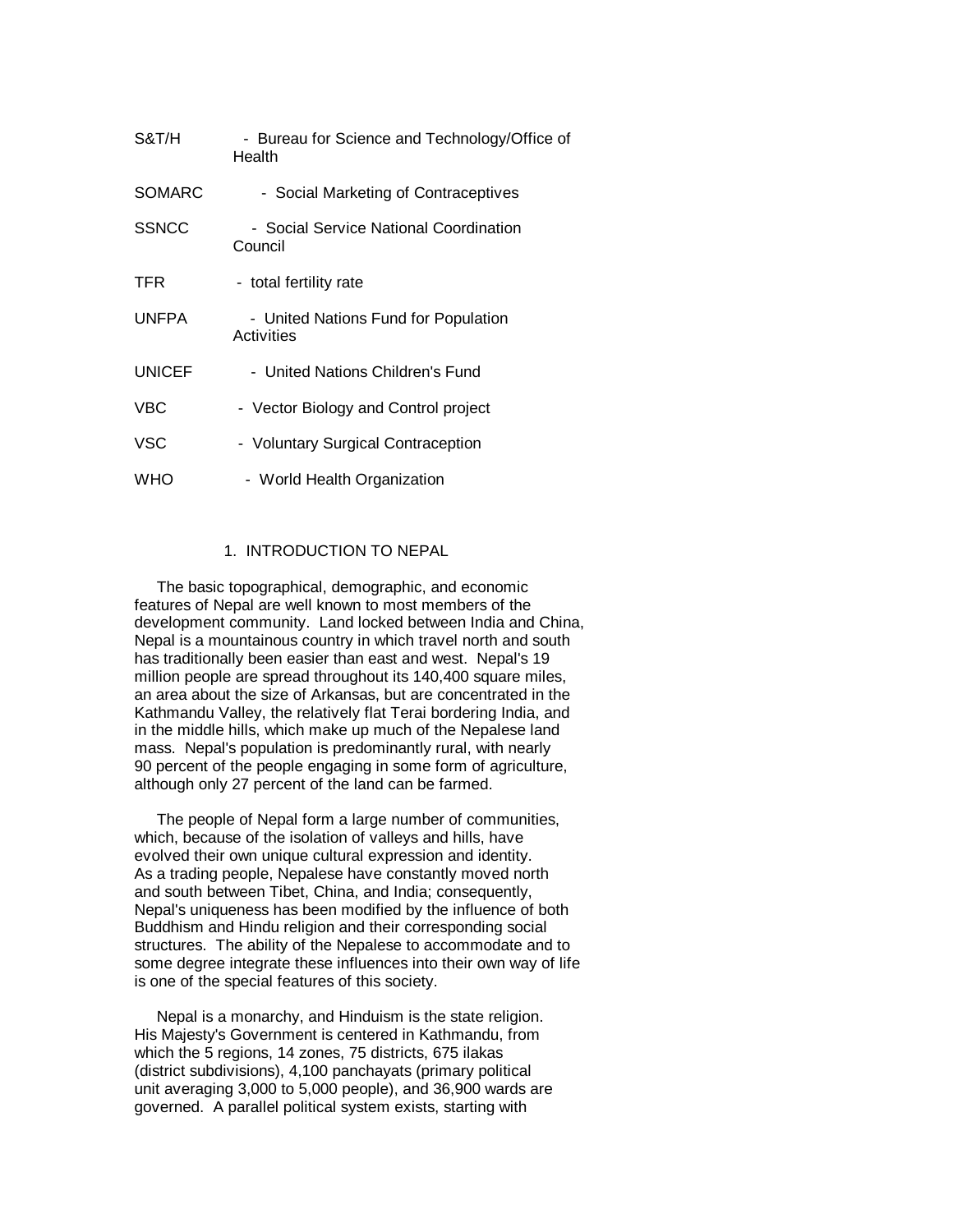nonpartisan elections at the panchayat level up through districts to the Rastra Panchayat, the highest elected body in Nepal.

 The poverty of Nepal is well-known, and to those engaged in modern development programs, poverty is Nepal's most important characteristic. With an annual per capita income of \$160, Nepal ranks among the least developed countries. For the citizens of Nepal this figure translates into a constant struggle for economic survival, long periods of seasonal separation while men, and frequently women, go off to find jobs in India and elsewhere. Poverty expresses itself most dramatically in health statistics, particularly among women and children. The following excerpts from the U.S. Agency for International Development (USAID)/Nepal "Country Development Strategy Statement" poignantly illustrates the general situation: "...diet is often lacking in needed nutrients...nutrition is chronically deficient...rates of neonatal tetanus are high...the average young child has more than six significant episodes of diarrhea per year..." (USAID/Nepal 1989, 41).

 Cursory as this introduction to Nepal is, it would be incomplete without some discussion of what has been achieved. Roads and air transport have been established to better link the country east and west, which is necessary for the development development of an integrated economy. The substantial control of malaria in the Terai in the 1950s allowed agriculture to flourish and new families to move into the region. This region is now the principal source of agricultural surplus and of industrial development. It is also the region most powerfully influenced by the relatively advanced Indian economy.

 The development achievements of the Nepalese people and Government, with the assistance of the donor community, have been impressive. But for each positive statistic, there is a caveat. Agricultural production has increased, but productivity remains low and inputs, marketing, and research are not sufficiently responsive to farmers' requirements. The pressure to bring more land into production in the Terai and middle hills has had a powerful impact on the environment. Dwindling wood supplies, land slides, loss of top soil, and loss of habitat are the cost, and these will become increasingly important as the population grows. Gross domestic product (GDP) has increased at a rate of 3 percent in recent years, but per capita GDP has increased very little. The development budget continues to be largely financed by donors, with serious implications for long-term financial sustainability of service delivery. In the health sector, very dramatic achievements in malaria control, immunization, and smallpox eradication are undermined by persistently high rates of fertility, very limited sanitation, and poor hygiene. Gains in food availability do not seem to have translated into improved nutritional status for the most at risk section of the population: infants, children, and mothers.

In spite of these accomplishments many observers,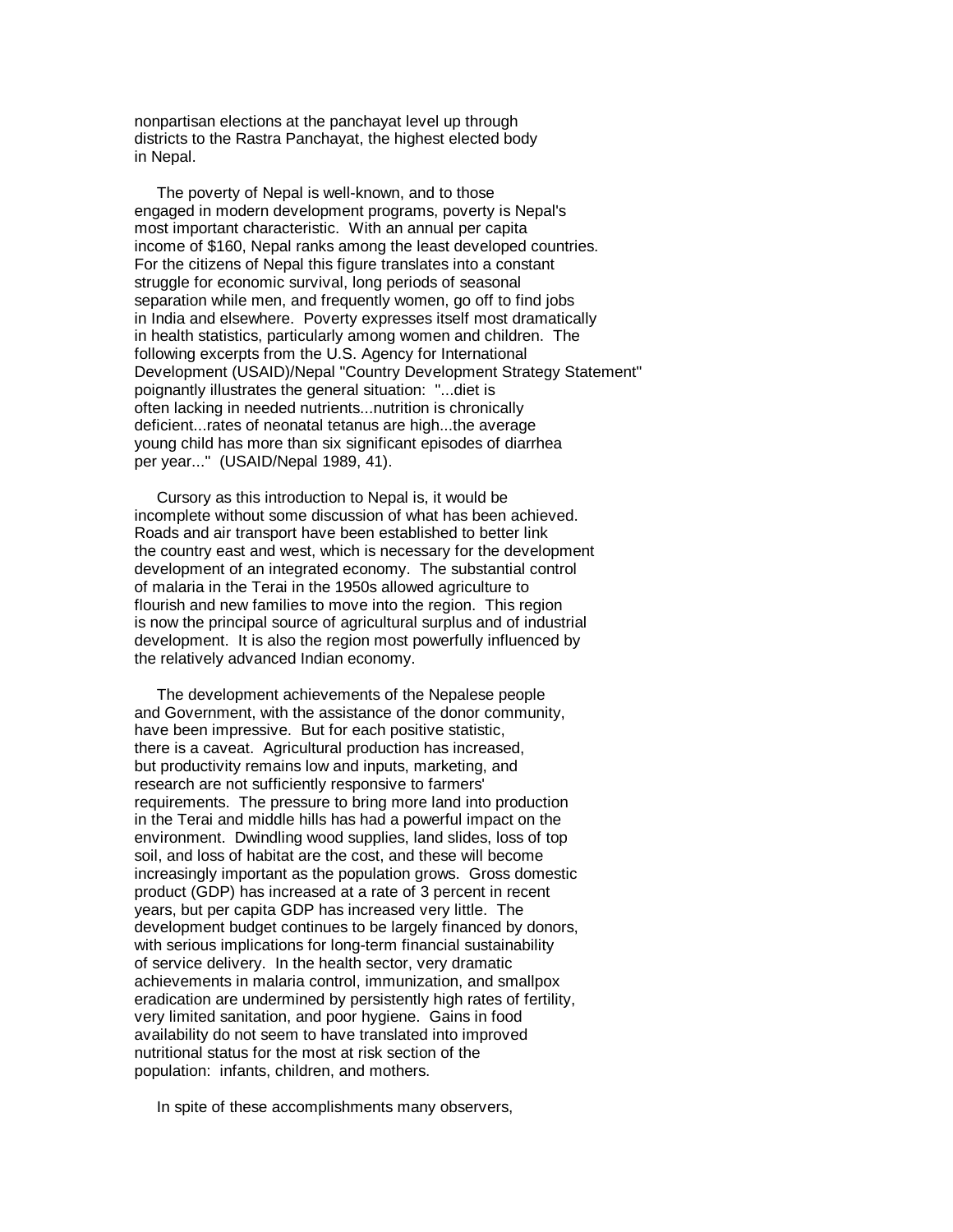Nepalese and foreign, now question whether the topdown, centrally led, and supply-driven approach to development can or should continue. Has a centrally led approach accomplished all it can, with future investments yielding only marginal results in impact or improved quality of life for the people of Nepal? In the health sector, is it now time to raise some fundamental questions about how much more the central Government can do, and what should be the responsibilities of local Government, the private sector, and the people themselves?

# 2. CHANGING HEALTH TRENDS IN NEPAL

 Health conditions in Nepal are among the worst in Asia. Large numbers of babies and young children die, and many who survive are burdened by illness and malnutrition. Deprivation during the vulnerable years of childhood has life-long consequences, and children grow to adulthood with their health already compromised. For the predominantly rural population, adult life is physically grueling and life expectancy is one of the lowest in the region (Population Reference Bureau 1988).

 Basic sanitation and hygiene for all is such a distant prospect that USAID/Nepal predicts no decrease in the incidence of diarrhea in the next 15 years. If a family owns animals -- cows, goats, buffalos, or pigs -- there is rarely a separate building for them, and the proximity encourages the spread of disease through feces and insect vectors. Improvements in health are difficult to sustain without improvements in hygiene.

 Nutritional status is poor: the National Nutrition Survey of 1975 (Government of Nepal 1975) found that two-thirds of children under 5 years suffered from moderate to severe malnutrition. More recent studies suggest that local conditions may now be worse in areas of the Terai, although that area enjoys better food availability and higher incomes (Sisler 1988). While 85 percent of mothers breastfeed their babies, exclusive breastfeeding may be as low as 10 percent. Appropriate weaning foods may be unavailable, or their importance not known: among some people living in the Terai region, a baby is given supplemental foods only after the baby has tried to feed itself. Nutritional health is further weakened by the lack of various micronutrients in the diet. Iodine is deficient in landlocked Nepal, and goiter and cretinism are consequently common. Vitamin A deficiency and related visual disabilities or systemic problems may, in contrast, have their origin in the traditional diets of various ethnic groups.

 All these barriers to better health seem higher for females. Girls and women suffer disproportionately, even where they should have a natural advantage. After the first year of life, mortality for females is higher than for males, and life expectancy is shorter by 3 years (National Commission on Population 1988). According to one estimate, over the period 1980-1987, for every 100,000 live births 850 women died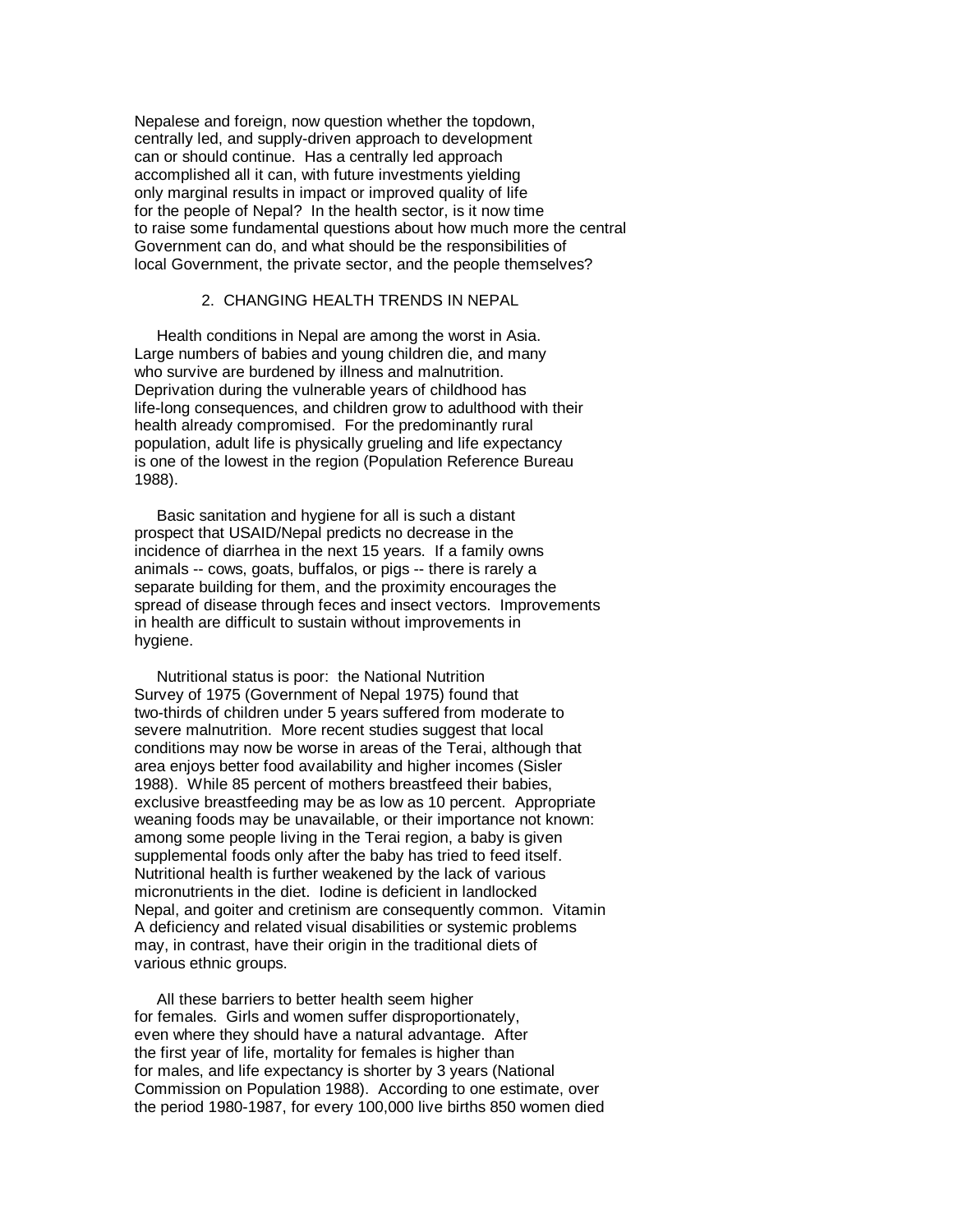as a result of pregnancy or childbirth (UNICEF 1989).

 A striking feature of Nepal's social poverty is the low level of literacy among women. The low level of female literacy and the widening gap between male and female literacy are major cross-cutting constraints to the effectiveness of both economic and social development programs (see Table 1).

 Table 1. Literacy Rates in Nepal (percent) l951 l961 l971 l981 l986 Men 9.5 l6.3 24.7 34.9 52 Women 0.7 1.8 3.7 11.5 18

SOURCE: Central Bureau of Statistics (1978).

 Against this backdrop, is it possible to measure the health of the Nepalese people, document any changes which have been made in recent years, and find reasons for those changes? The first two points can be attempted with caution, but the third is more difficult.

 Censuses and surveys of the people of Nepal began early this century, and there is certainly an abundance of data, projections, and publications available on fertility and mortality. However, doubts have been expressed about the quality of the census data for 1952, 1961, and 1971; the 1981 census was feared to be "no better" (Central Bureau of Statistics 1987). It seems that some of the same factors which make improvements in health difficult -- inaccessibility, lack of education, the weak infrastructure -- may make the documentation of health change difficult as well. Many illiterate women cannot report their date of birth, or that of their children. There is underreporting of births and deaths of children, and this tends to be more serious the further back in time a respondent is asked to recall (see A.I.D. 1977 and FP/MCH 1977). At present, there is no reliable system for registering births and deaths in Nepal.

 Ironically, all these factors cast doubt on the most commonly quoted statistic used to gauge the overall condition of a country's health, the infant mortality rate (IMR). IMR takes on enormous significance as a magnet for foreign assistance and a baseline against which health programs are evaluated. In Nepal rates have fallen from approximately 152 per 1,000 live births in the 1970s to an estimated 112, although the exact magnitude of the change is not clear. Likewise, it can be said (with the same cautions) that life expectancy at birth has risen, and is now around 52 years (see Table 2).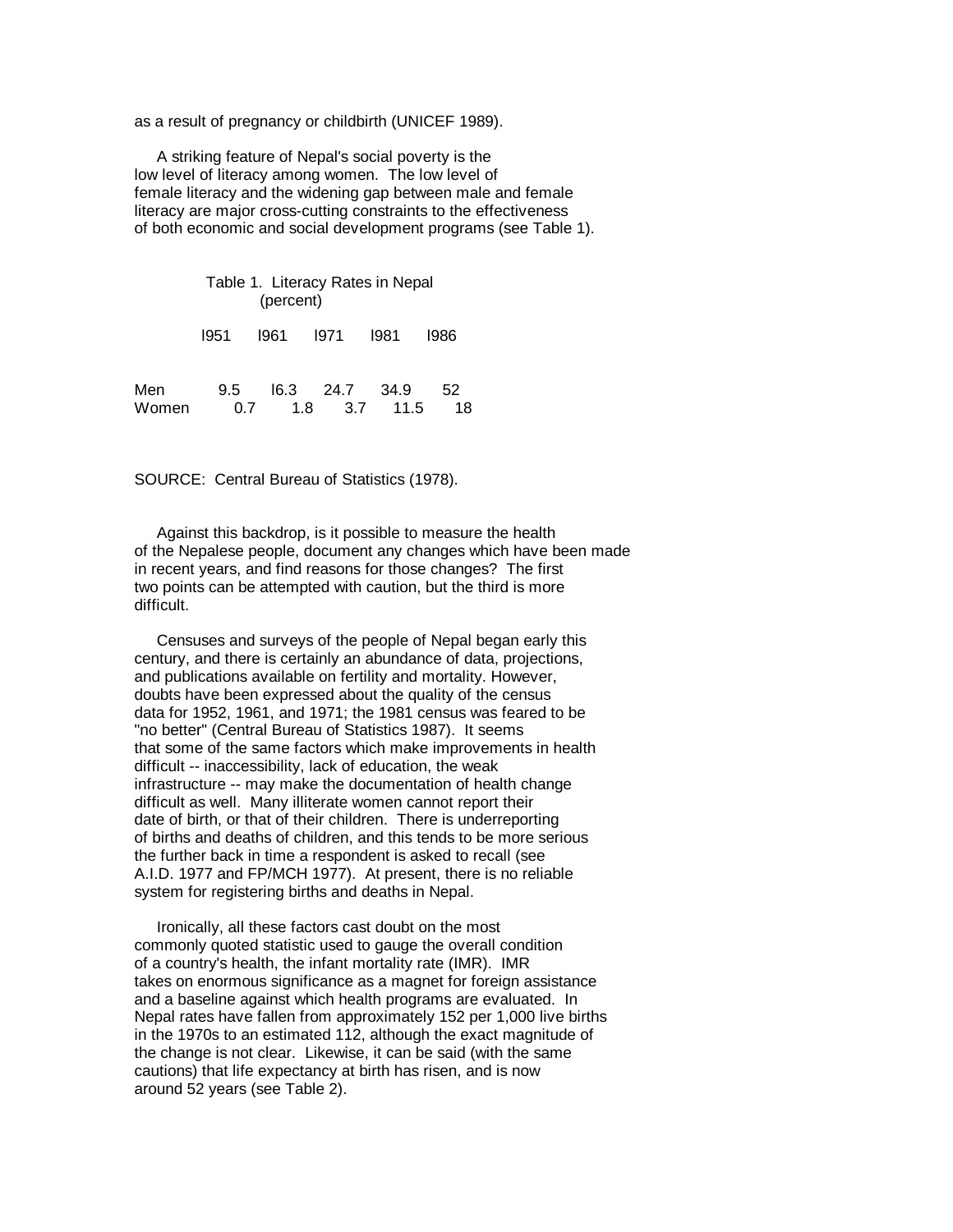# Table 2. Adult Life Expectancy From Birth

| Date           | Men  | Women | <b>Both</b>         | Source                                           |
|----------------|------|-------|---------------------|--------------------------------------------------|
| 1952-1954      | 25.6 | 25.7  |                     | (Central Bureau of<br>Statistics 1957)           |
| 1953-1961      | 35.2 | 37.4  |                     | (Central Bureau of<br>Statistics 1977)           |
| 1961-1971 42.9 |      | 38.9  |                     | (Gubhaju 1974)                                   |
| 1970           | 41.2 | 38.5  | <b>Census 1970)</b> | 39.9 (U.S. Bureau of the                         |
| 1974-1975 46.0 |      | 42.5  |                     | (Central Bureau of<br>Statistics (1977)          |
| 1976           | 43.4 | 41.1  |                     | (Central Bureau of<br>Statistics 1978)           |
| 1981           | 50.9 | 48.1  |                     | 49.5 (National Commission<br>on Population 1988) |
| 1988           | 54.7 | 51.9  |                     | 53.3 (National Commission<br>on Population 1988) |
| 1988           | 49.6 | 48.7  | <b>Census 1988)</b> | 49.2 (U.S. Bureau of                             |
| 1988           |      | 52    | Bureau 1988)        | (Population Reference                            |

 There are no national records of cause of death which might allow us to trace the exact causes of these changes in mortality. However, health workers with whom this team spoke identified important changes, which coincide with the period in question. The first was the control of malaria in the Terai. Second was the eradication of smallpox in the l970s and the subsequent development of the Expanded Program of Immunization (EPI). The World Health Organization (WHO) reports the following immunization coverage for 1989:

| <b>BCG</b> | 88 percent |
|------------|------------|
| Polio III  | 71 percent |
| DPT III    | 71 percent |
| Measles    | 58 percent |

 There is some concern that these figures may be optimistic, or not nationally applicable, but our team certainly noticed widespread awareness and reported utilization of immunization services in villages we visited in the Central Region.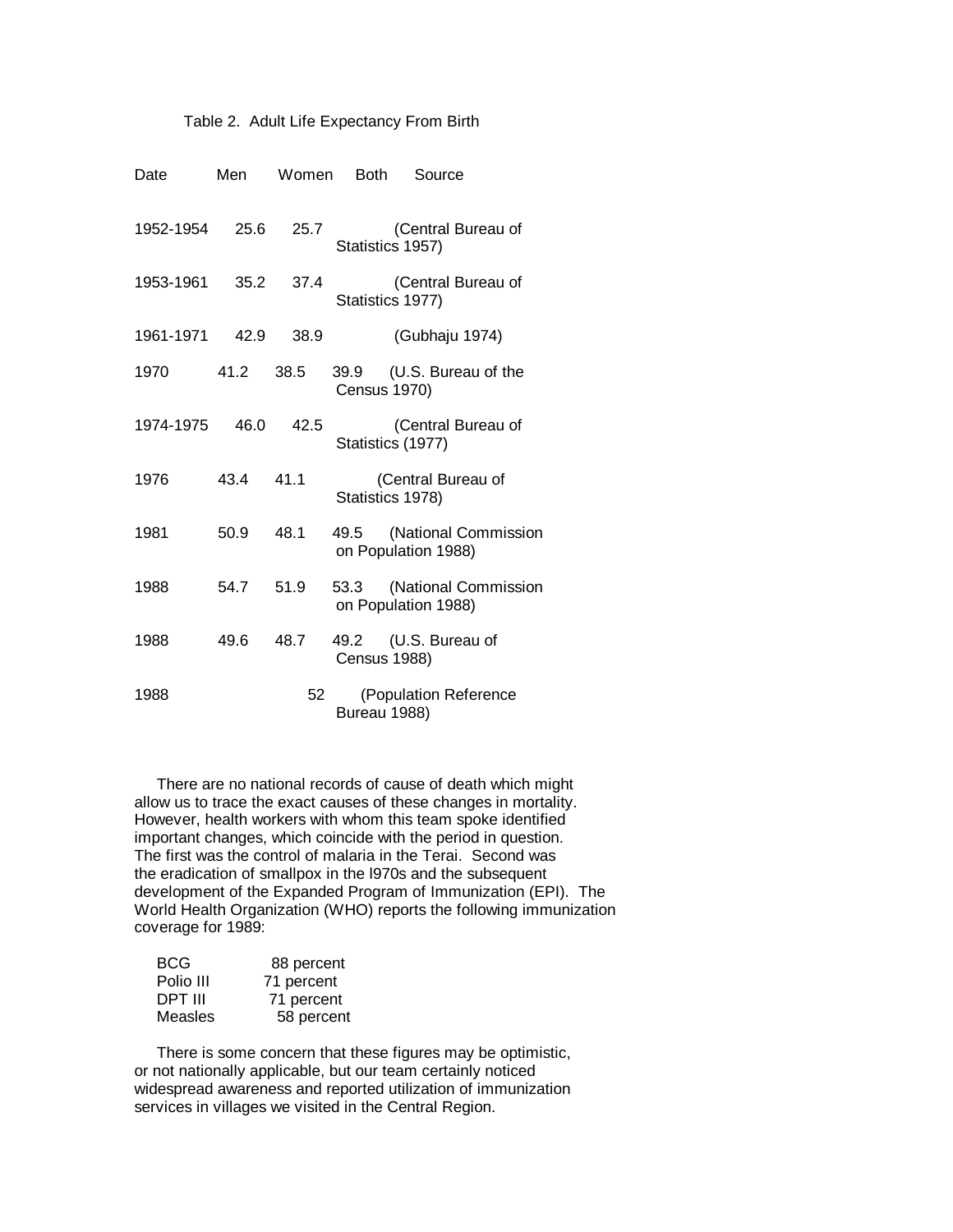Fertility rates are high: a Nepalese woman, on average, bears six children in her lifetime (FP/MCH 1977, FP/MCH 1986, RAPID 1990), and this figure has remained virtually unchanged for two decades. An ambitious family planning program which emphasizes sterilization has had very little impact on family size. Nepal today experiences population growth rates of 2.6 percent per year.

 The population age structure is the broad-based pyramid typical of many developing nations experiencing rapid growth. Children under the age of 15 make up around 42 percent of the population (see Table 3).

| Table 3. Age Structure of the Population<br>(percent) |      |      |      |  |  |  |  |
|-------------------------------------------------------|------|------|------|--|--|--|--|
| Age group                                             | 1971 | 1981 | 1988 |  |  |  |  |
| A 0-14                                                | 39.5 | 41.3 | 43.6 |  |  |  |  |
| B 15-64                                               | 56.5 | 55.7 | 53.6 |  |  |  |  |
| $C$ 65+                                               | 3.0  | 3.1  | 2.8  |  |  |  |  |
| Dependency ratio<br>$A+C$<br>в                        | 75.2 | 79.7 | 86.6 |  |  |  |  |

 SOURCE: 1971 = Central Bureau of Statistics (1975). 1981 = Central Bureau of Statistics (1984). 1988 = U.S. Bureau of the Census (1988).

 The population will continue to grow, because of the large cohort now under age 15 who will enter the child-bearing years in the next two decades. In planning to meet the goals of the Government's Basic Minimum Needs Initiative, most Government ministries are assuming a total fertility rate (TFR) of 4.3, which would raise the population of Nepal to 23.6 million by the year 2001. However, the Ministry of Health's projections are all based on a TFR of 2.5 (a Ministry goal), and a population of 2l million by the year 2001. No other country has achieved a fertility reduction of such magnitude, and Nepal is not likely to either. It appears inevitable that this already densely populated country will become more so in the years ahead.

#### 3. EVOLUTION OF A.I.D.'s HEALTH PROGRAM

 A.I.D. has been engaged in collaborative efforts with the Government of Nepal to improve individual access to health and family planning services for the past three decades. In the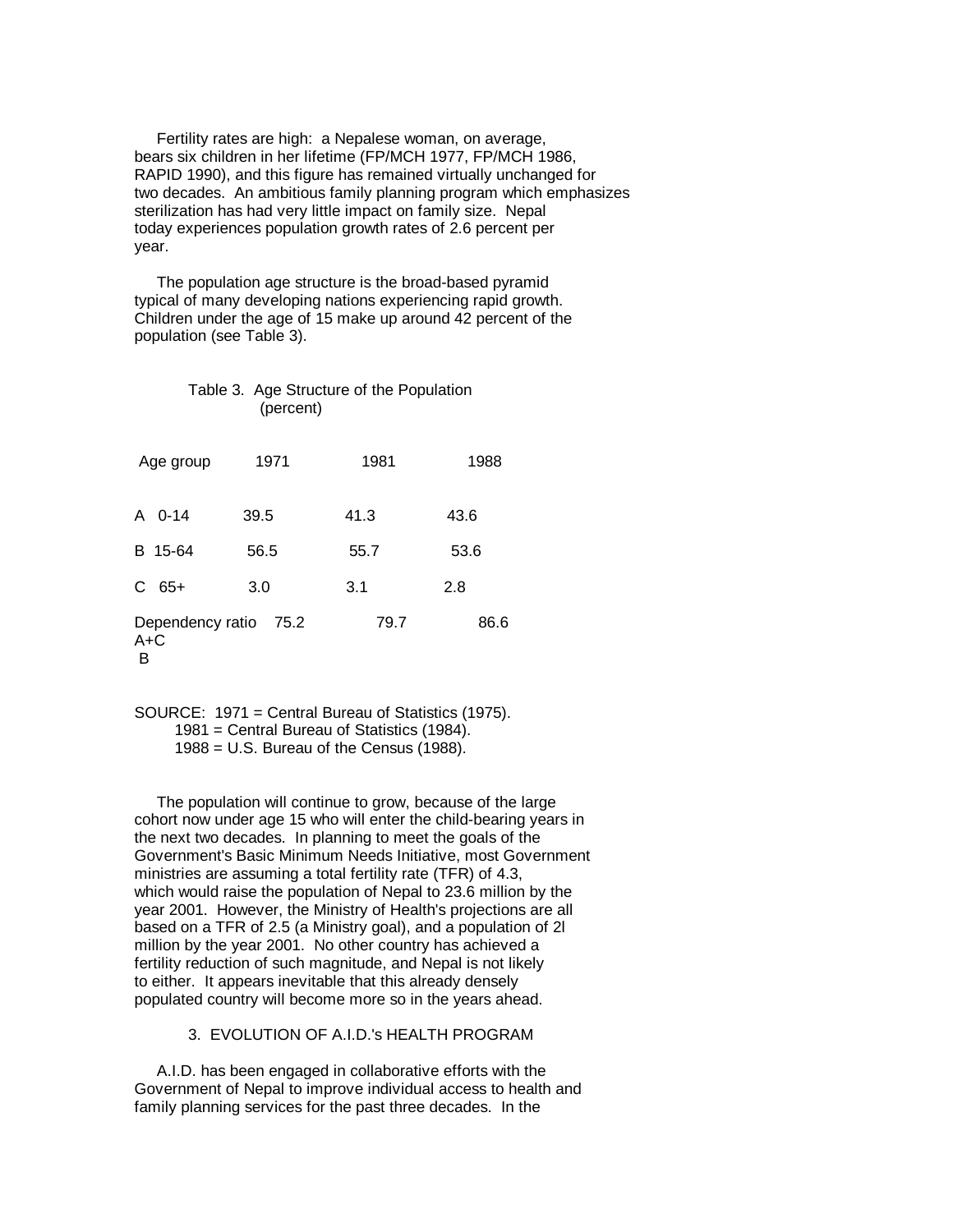l950s and l960s, A.I.D. provided support for single-focus vertical programs, mainly in the areas of malaria control and family planning as well as infrastructure and manpower development. During these early decades, the United States was the single largest donor in health and is largely credited with supporting the Nepalese to control malaria in the Terai, which opened up this previously largely uninhabitable region to agriculture. Today, almost 50 percent of Nepal's population, much of its food production, and most of its industrial activities are concentrated in the Terai.

 In the l970s, the focus of A.I.D.'s assistance began to shift toward integrating the various vertical programs under a single service delivery model. In the mid-l980s, as the Government of Nepal began to discuss the need to decentralize programs, A.I.D. encouraged and supported efforts in this area as well. All three elements of the Government of Nepal's evolving approach to health promotion -- vertical programming, integrated service delivery, and decentralized management -- are evidenced in USAID/Nepal's current health strategy.

 In the decade of the l980s, the total U.S. contribution to improvements in health service delivery in Nepal (including family planning) was approximately \$50 million, most of which (approximately \$40 million) was obligated under the 10-year Integrated Rural Health and Family Planning Services project (IRH/FPS). From l980-1985, the bulk of A.I.D.'s health assistance supported (l) malaria insecticides, (2) the Government of Nepal's sterilization program, and (3) general operating expenses of the Ministry of Health. With the adoption of a Basic Needs Initiative by the Government of Nepal in l985, and the adoption in l986 of a child survival strategy by A.I.D., the Mission seized the opportunity to redirect its project support. A.I.D. experimented with new, targeted, and small-scale approaches to:

- -- Improving immunization coverage
- -- Expanding efforts to reduce deaths from diarrhea diseases through use of oral rehydration therapy
- -- Identifying and treating childhood pneumonia
- -- Testing Vitamin A as a child survival intervention and alternative methods for improving Vitamin A nutritional status
- -- Shifting from a family planning program focused almost exclusively on sterilization to one in which a variety of temporary methods were also encouraged and available
- -- Continuing support for malaria control

 A 1988 evaluation of the then 8-year A.I.D. project endorsed the soundness of Ministry of Health policies, which focused on balanced family planning services, health interventions targeted to improve child survival, and decentralization of health services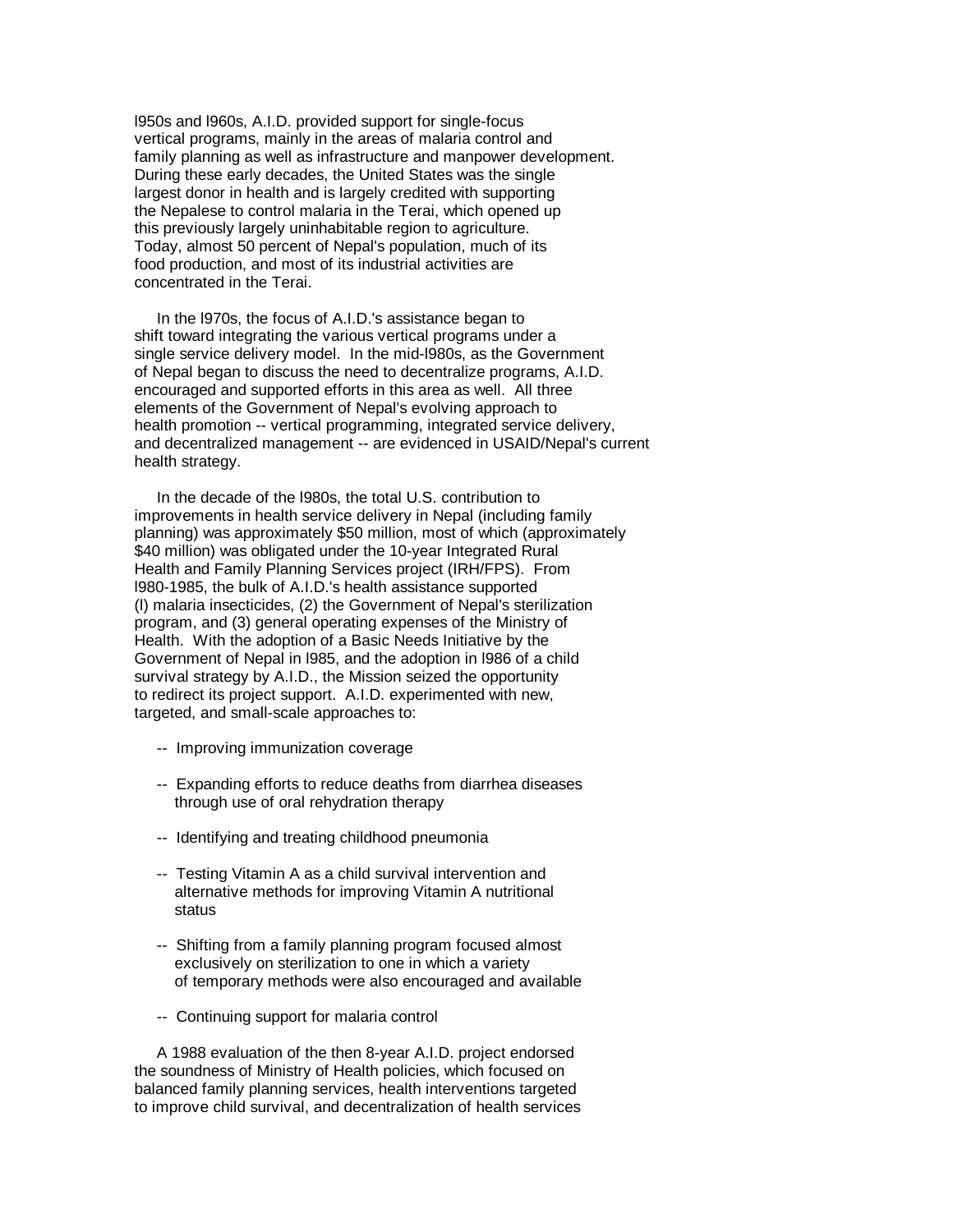management. The evaluation recommended A.I.D.'s continued support, with emphasis on improving service delivery and management in one region and on continuing support to selected interventions (malaria, family planning, EPI, control of diarrheal diseases, and acute respiratory infection (ARI)). This has become the focus of the new 5-year, \$20 million Child Survival/Family Planning Services project (l990-1995).

 In addition to this major bilateral project, A.I.D. has provided support to several international and national nongovernmental organizations (NGOs) working in Nepal. Support for family planning activities has been given mainly to the Family Planning Association of Nepal (FPAN); the Nepal Red Cross Society, Mother's Clubs, and Ex-Servicemen's Organization to promote temporary methods of contraception; and to New Era and Integrated Development Systems for research on population, family planning, and other health-related activities. Support also is given to several NGOs for health and community outreach programs, including Freedom From Hunger Foundation and Save the Children. The total budget for these two 3-year child-survival-oriented program is approximately \$l million.

 Finally, support from centrally funded health and population projects has provided an additional \$1 million annually to U.S. health assistance to Nepal through such programs as Bureau for Science and Technology's Office of Health's (S&T/H) Technology for Primary Health Care (REACH) and Vector Biology and Control (VBC) project, and through S&T/Population's projects with Association for Voluntary Surgical Contraception (AVSC), the Population Council, Resources for Awareness of Population Impacts on Development (RAPID)/IMPACT, Enterprise, social marketing of contraceptives project (SOMARC), and Public Communication Service.

 The new l990-l995 project embodies five themes, which have been accepted by the Ministry of Health as the basis for A.I.D. support. They are, as follows:

 Services for and by women. Given the importance of mothers for the success of child survival and family planning programs, women will be the principal clients of Maternal and Child Health (MCH) services. The best way to get services to women in a society where interaction between the sexes is culturally limited is to provide them through women.

 Beyond the Health Post. To counter a persistent preoccupation with staffing fixed facilities which rural people (over 90 percent of the population) find it difficult to visit, the project will emphasize village-level health services, especially control of diarrheal diseases, control of ARI-associated mortality, immunization, and family planning.

 Full-Service Family Planning/MCH Services. To overcome what has been a nearly exclusive emphasis on sterilization and make Nepal's family planning program more effective in terms of both contraceptive services and improved maternal and child health, the project will emphasize balanced motivation for and provision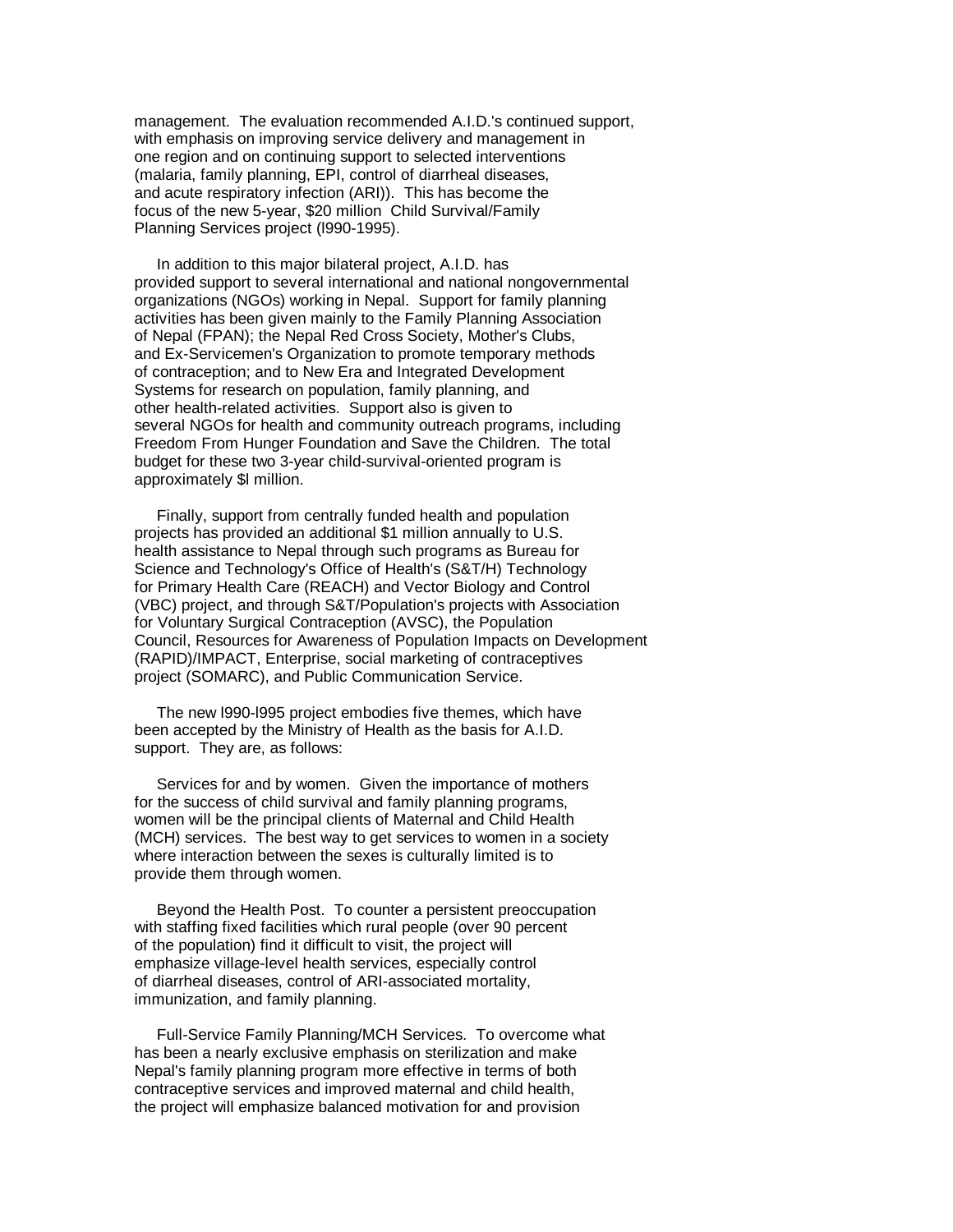of temporary (IUD, injectable and oral contraceptives, and condoms) and permanent contraception at static, year-round facilities rather than seasonal sterilization camps.

 Decentralization and Regionalization. Promoting decentralization and regionalization has been a policy focus of the Ministry of Health, but it has yet to be operationalized. Major efforts will be directed at operationalizing the decentralization and regionalization policies in the Central Region. Indeed, as a condition for beginning assistance to the Central Region, the Ministry of Health must agree to allow A.I.D. funding for local costs to go directly to the Region by year 2 of project implementation, and not through central Ministry of Health offices.

 Malaria. Given the long-term nature of the malaria problem, USAID/Nepal has encouraged Ministry of Health procurement of insecticide (Ministry of Health has depended on donor-granted supplies for 35 years), and has indicated that it will not procure insecticides for the Government after FY l989. U.S. support will be directed at improved training capability for malaria control, decentralization of case detection and treatment, review of the changing entomology of malaria transmission, and service expansion to include other vector-borne diseases.

 These five themes not only reflect the Mission's experience with a wide range of programs and program mechanisms to support health improvements in Nepal, but also its judgment about what is most needed and most likely to succeed. Based on the team's interviews and field observations, we concur that a focus on women, decentralization, and full-service family planning are three important themes on which A.I.D. has the opportunity to show real leadership in Nepal.

# 4. ASSESSMENT AND ANALYSIS OF IMPACT

 This discussion will be in three parts. First, what general conclusions may we derive about improvements in health over the past 30 years, based on our assessment of health statistics as well as from our review of the evolution of the Nepal health system? Second, what conclusions can be stated about the development of a health care system in Nepal? And third, what has been A.I.D.'s role in these developments and where do future opportunities lie?

#### 4.1 Health Impact

 Most data sets, interviews with Nepalese and foreign officials, and the field observations of the team lead us to conclude the following:

 1. While overall life expectancy has increased from 42 to 52 years over the past 15 years, there is great regional and economic variation in longevity. Some have benefited a great deal, more have benefited somewhat, while many have benefited little if at all from the extension of the public health system.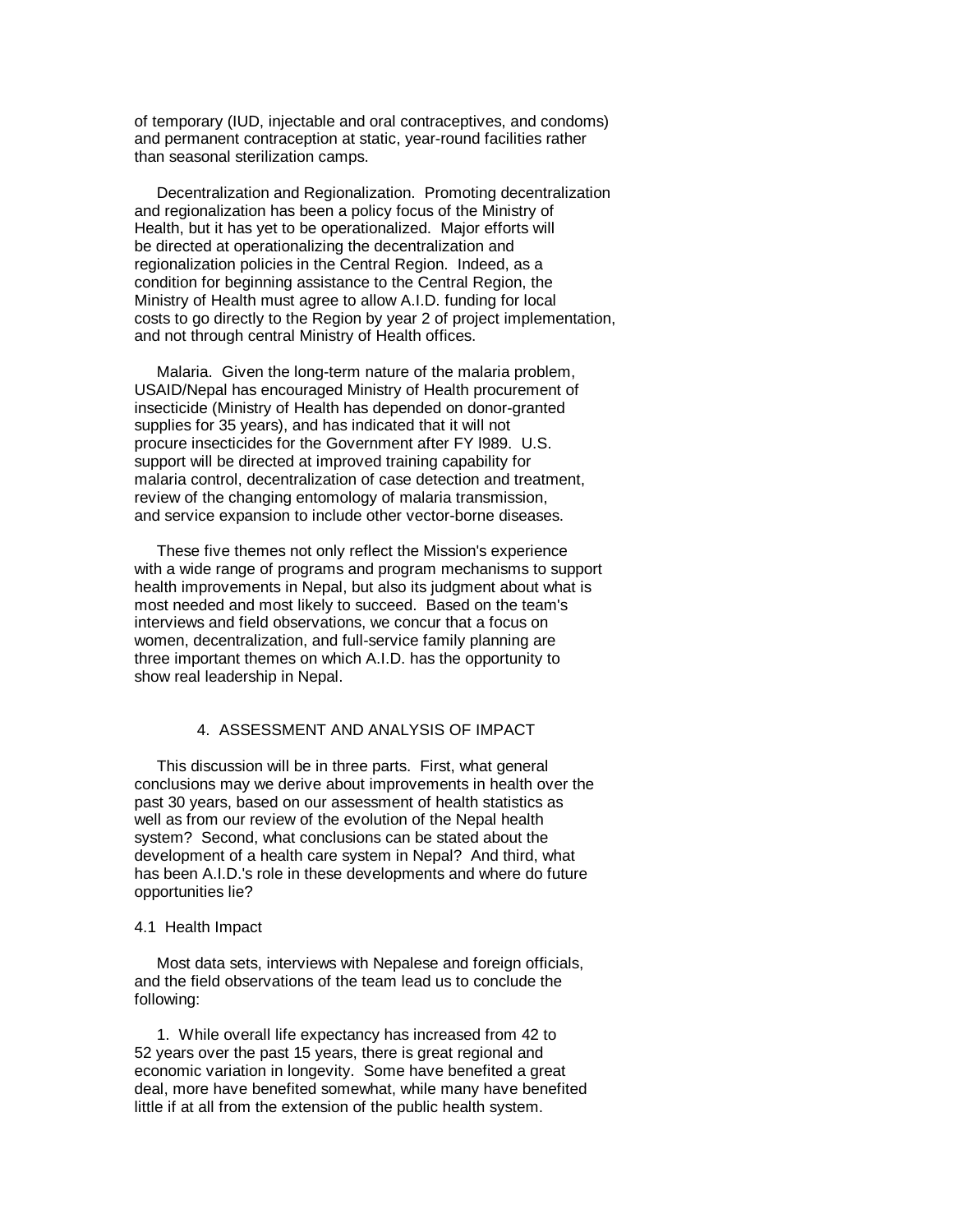2. Reduction in IMR from 152 per 1,000 live births in the l970s to somewhere between 125 and 106 per 1,000 live births in l985 is significant. Recognizing the uncertainty about the exact ratio, if one accepts the 112/1,000 figure for IMR, Nepal ranks ahead of Pakistan but behind India in this measure of health status. Given Nepal's low per capita GDP at \$160, well below India's \$270 and Pakistan's \$350, it is reasonable to assume that Nepal's health interventionist programs have had independent impact on reductions in infant mortality. That they are still far too high will be contested by no one.

 3. The malaria control program has been a major accomplishment. It has permitted the settlement of the Terai to productive agriculture, without which Nepal would be unable to keep pace with its food requirements, given the lack of any significant manufactured or service exports. The recent increase in malaria cases in several districts does not seem to have spread and the most recent data show that the situation is stabilized. Malaria must remain a long-term worry for two reasons: diminishing efficacy of chemical applications against resistant strains and threats to institutional capacity to develop and sustain effective control.

 4. Sterilization programs alone have not been a success, either in reducing fertility or in improving health status of mothers and infants. The program has used financial incentives across the board to motivate health and medical personnel and clients to meet specific targets. Critics contend that the emphasis on sterilization is an ineffective means for achieving reductions in fertility, and the emphasis on seasonal sterilization camps misdirected energy, personnel, and educational efforts away from the expansion of temporary methods, MCH services, and year-round access to services. In Nepal a contraceptive prevalence rate of 15 percent places it above Pakistan but well below India and Sri Lanka. As a result, the rate of increase in the Nepali population remains high, at 2.6 percent per year, especially in view of the high mortality levels.

 5. EPI has been a success in most of its features. EPI coverage, while probably not as high as the Government of Nepal reports, is remarkably high for a country with the social, economic, and topographical conditions of Nepal. Mothers' awareness of the need to immunize their children is high, based on the team's field observations in the Terai and the Middle Hills. However, in at least one interview, the team found evidence that the use of the portable cold chain containers was routinely extended beyond the 2-day limit. This would suggest substantially reduced efficacy for some vaccines, a concern expressed by other donor health officials. A.I.D.'s early support for EPI made a significant contribution and now UNICEF provides the major assistance for Nepal's immunization program.

 6. Although much newer and less well entrenched in vertical structures, the diarrheal disease control program is launched as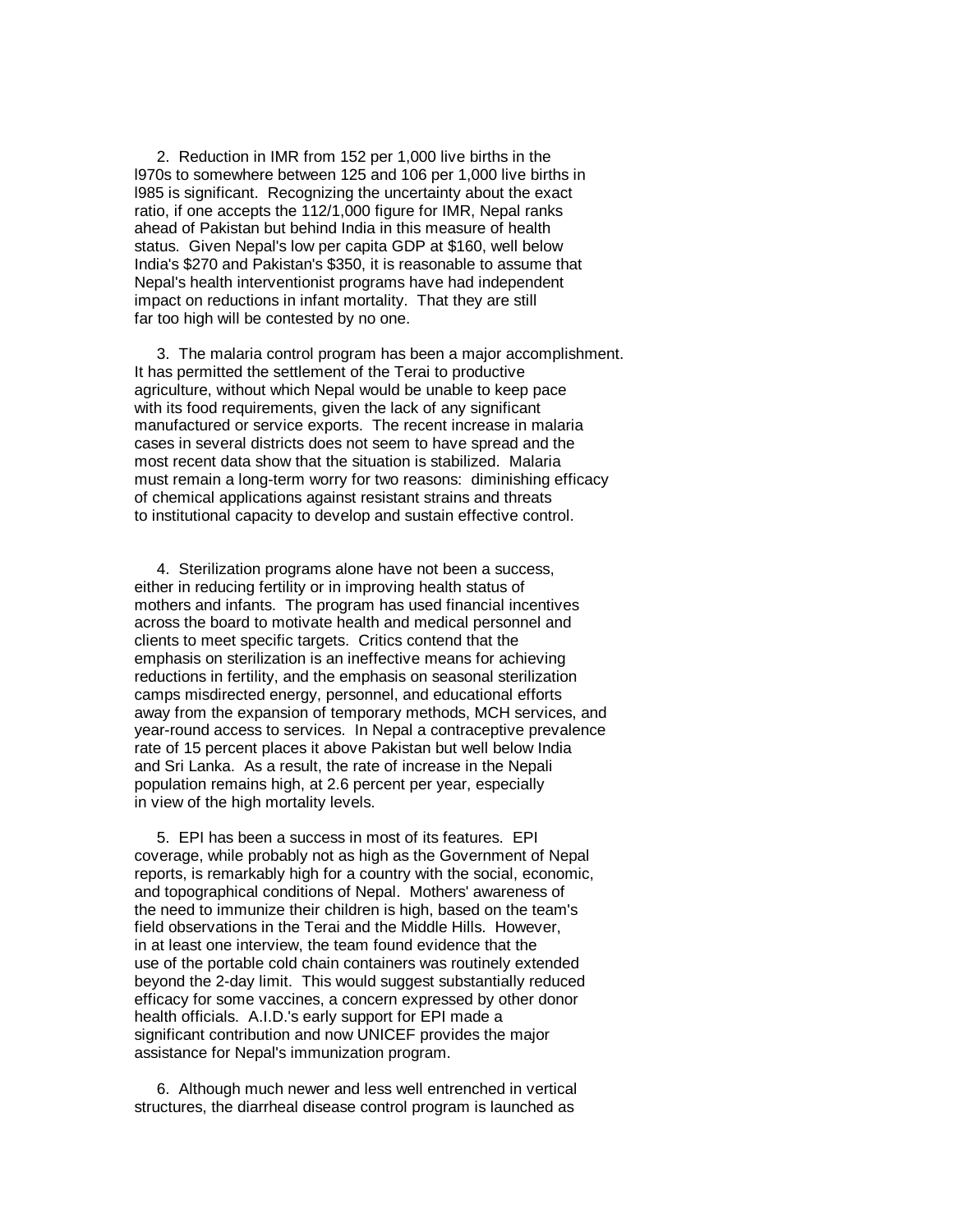well. With support primarily from UNICEF and A.I.D., oral rehydration therapy is known and being taught in village health centers throughout the country, and oral rehydration solution is available commercially and in health clinics.

 7. Persistence of high female morbidity, maternal mortality, neonatal disorders, and high incidence of diarrhea, respiratory infections, worms, and skin diseases suggest a cluster of problems which do not respond well to either vertical campaigns or passive curative treatment. The causes of this cluster of MCH problems appear to be difficult to address, rooted as they may be in conditions associated with low levels of female education and poverty, including extremely poor hygiene and polluted water supply.

#### 4.2 Development of a Health Care System

 1. Nepal's health care system has been guided by a public commitment to providing an adequate level of health care free of charge to all citizens. To its credit, the Government of Nepal has in little over one generation extended some measure of health care to all 75 districts in Nepal, trained thousands of doctors, health assistants, assistant nurse midwives, and village health workers. The Government continues to build, staff, and equip hospitals at the district level, and it has produced a large number (upward 30,000) of employees with some specialized skills in malaria, tuberculosis, leprosy, immunization, ARI and other major health problems.

 2. Some consensus on policy, organizational structure, and implementation approaches seems to be emerging, after long debate over issues of vertical versus horizontal programs. However, in Nepal major changes are introduced by highest authority followed by long periods of stasis in which earlier policies and programs absorb, or successfully resist, the new policy directives. Shifts from vertical to integrated programming, centralized to decentralized management, professional health cadres to a variety of semiprofessional and volunteer workers have resulted in a confusing array of bureaucratic vestiges, competing power centers, and overlapping responsibilities. This situation has left A.I.D. and other donors with the dilemma of which of the many, competing policy initiatives to support and reinforce.

 3. The system strives to accommodate all of its members once they are on the payroll. The best examples are the absorption of the vertical staff into the formally integrated districts, and the shifting of redundant village health workers to other districts some distance from their home base. Almost no one loses a job.

 4. Although not a major part of official health policy, fee-for-service has been allowed to flourish. The team found ample evidence of rising demand for health services, from the "medical shop" near some health posts to private fee-for-services practices by Government doctors. Maintenance of free medical supplies through the health post system, however, continues to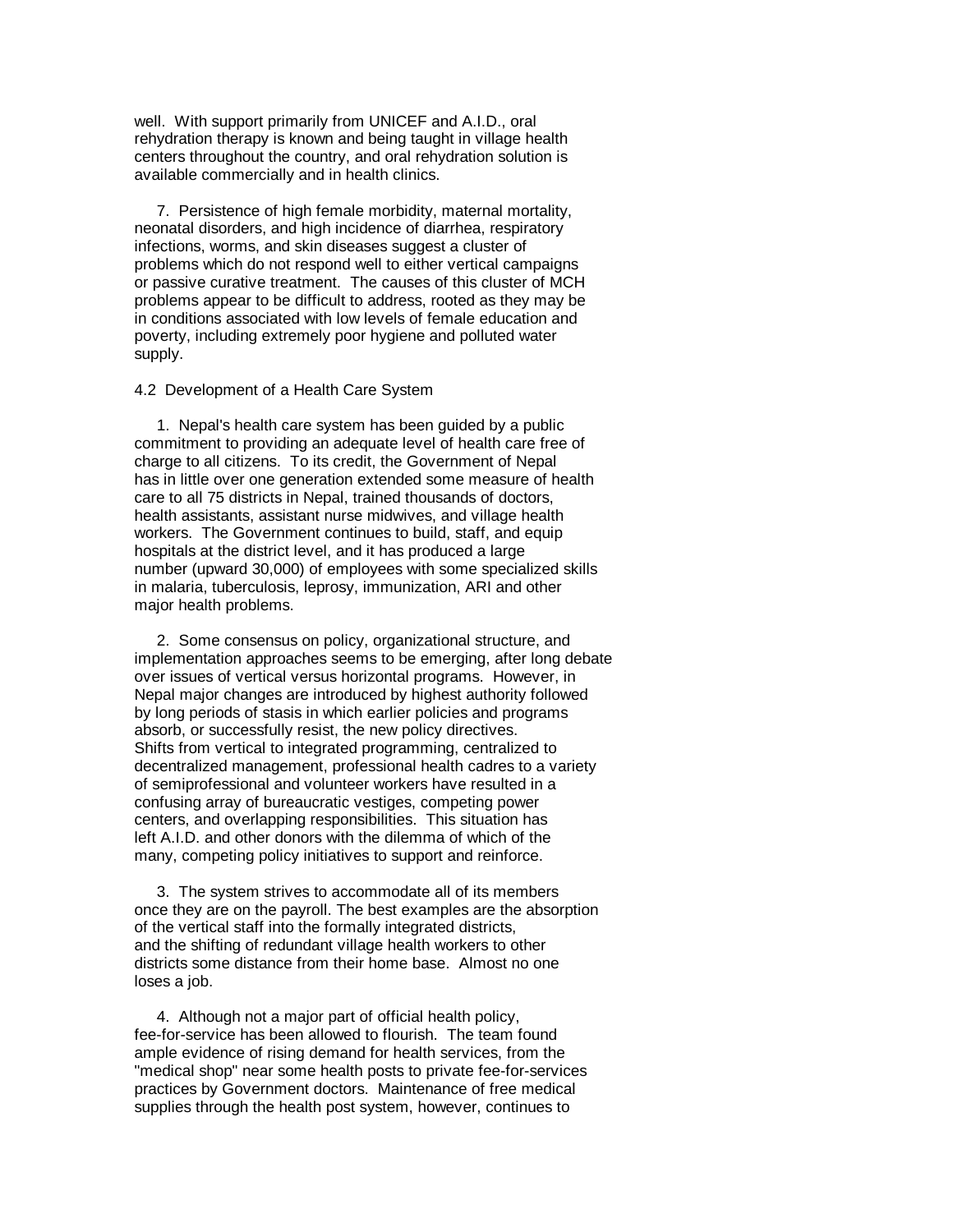demonstrate major weaknesses. Health posts routinely receive supplies late, run out of supplies fast, and then have to refer patients to nearby private shops. Allegations of collusion between public health system officers and private shop owners abound. Whether true or not, the existence of unregulated private medical supply shops alongside a free and unreliable public supply system, appears to perpetuate the worst of both.

 5. Although physical facilities have been established in districts, ilakas, and some panchayats, adequate staffing of these posts with competent personnel remains a serious problem. Highly trained clinicians are almost exclusively located in Kathmandu; health post workers with less training are frequently absent from district and rural health facilities for training or other reasons.

 6. The system shows a remarkable ability to add new forms and structures nationwide in a very short period of time. The rapid expansion of the community health volunteer cadre is an example of this. The ability to operationalize these new structures is much more limited. In this regard, Government policy agreement on the integrated approach to health delivery seems firm. However, an agreement has not been reached yet on the "organogram" for determining how the integrated approach will be structured, which Ministry of Health department will have what kind of budget and personnel control at the district level, and who will report to whom. The introduction of the decentralized programming and budgeting approaches creates further conceptual confusion.

 7. Decentralization and regionalization are new (or resurrected) Government of Nepal policies based on the recognition that as Nepal develops, it becomes increasingly difficult to manage programs from the center. This is conceptually a sound conclusion. Nevertheless, evidence abounds that decentralization is more formal than real. Very little authority over budget or personnel has been given to the district technical or political level. To the extent that the new health care philosophy depends on such decentralization, it is unlikely to succeed. As for regionalization, it is uncertain that regionalization is a necessary component of decentralization, and unlikely that the authorities necessary to make the Regional Directorate concept operational (e.g., budget, staffing, supervision) will be forthcoming. The team encourages the Mission to continue to insist that A.I.D. support in the new project go directly to the region, and not through the central Ministry of Health offices, if regionalization is to have any hope of success.

 8. The system is highly centralized and control-oriented. That the centralized system is not efficient or responsive to local conditions is recognized in the Decentralization Law of 1985 and in various policy announcements. Nevertheless, continued centralized control is justified by officials in Kathmandu in the name of program quality and accountability. In the absence of meaningful countervailing pressure from the districts, central authorities are reluctant to reduce the scope of their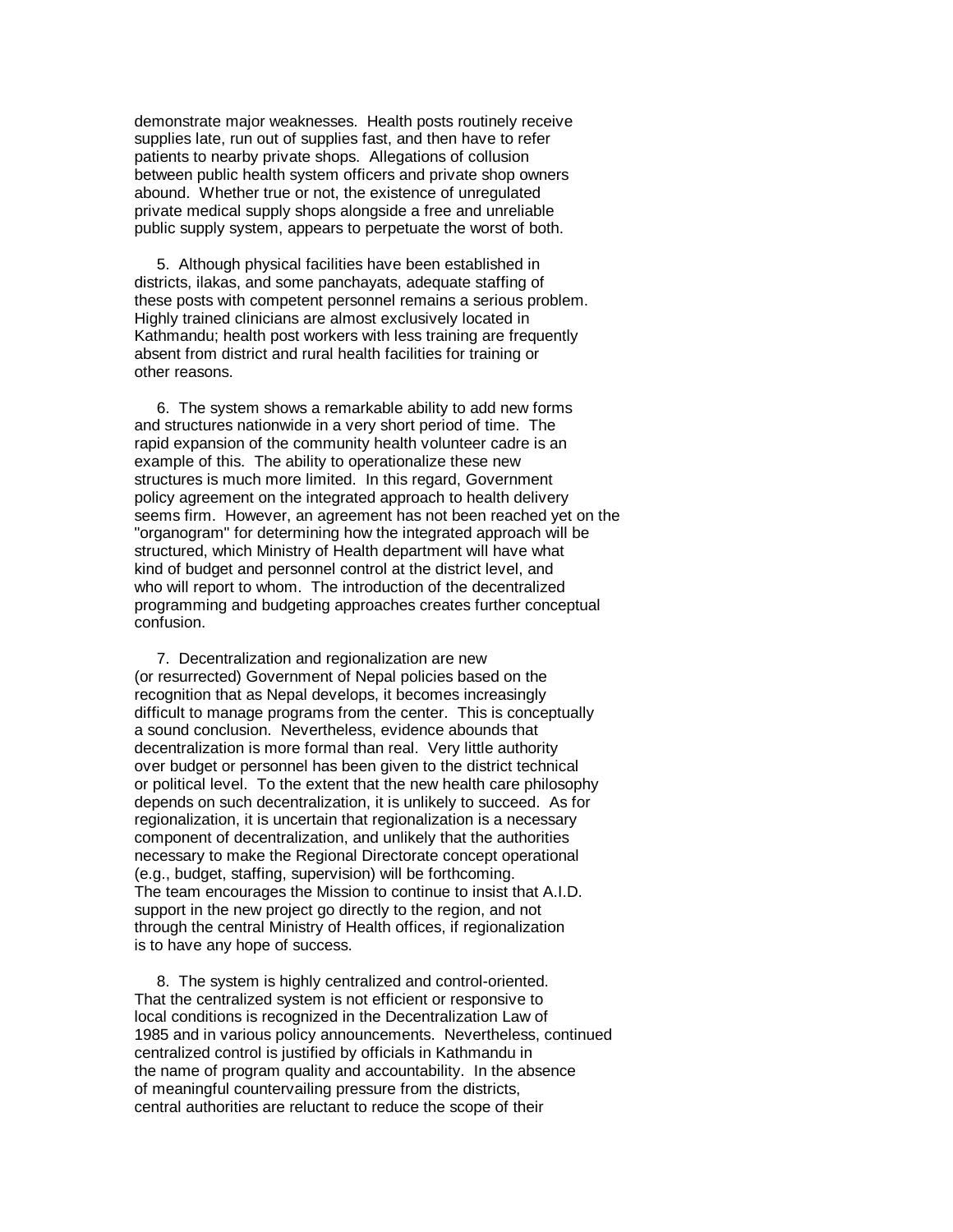authority over budgets and personnel.

 9. The system is excessively concerned with unrealistic targets and quotas. This is not a blanket condemnation of the targets; targets and quotas can be useful when a problem is serious and widespread, the purposes of the intervention are clearly understood, and technologies used are proven to be effective. However when all bureaucratic rewards and punishments become tied to achievement of targets rather than actual results, the possibilities for abuse become massive and endemic. In such systems, targets and quotas become instruments of centralized control and can severely undermine the responsiveness and veracity of the system. In Nepal, the best examples of successful, targeted programs of this type have been the malaria control program and the EPI. The sterilization program is an example of a program where targets and quotas are used extensively but where technology has not been appropriate to the goal (i.e., reduced fertility). Although sterilization alone is widely regarded as an unsuccessful method for reducing the crude birth rate or improving maternal and child health, it persists as the predominant family planning program in Nepal.

 10. The system is also excessively concerned with enumerating and reporting. While accurate information about program conditions and progress is a necessary component of all public bureaucracies, in Nepal the system of reporting appears designed to control and motivate performance rather than to obtain information on conditions and program results. A district public health official complained that the bulk of his time is spent in amassing, collating, and forwarding data to the center for purposes which seemed at best only remotely related to his job. In Kathmandu an impressive array of statistical reports are issued based on this reporting system. Yet many observers have fundamental reservations about the quality and reliability of these data. For example, although Nepal does not have a functioning system for the registration of births and deaths, many of the health reports, including IMR, are based on these figures.

 11. Finally, the establishment of a corps of women community health volunteers in the Central Region in the last year is testimony to the Government and the National Women's Organization's ability to respond quickly to a new idea. All field visits indicated widespread knowledge of the community health volunteer, although on closer examination the team discovered a number of weaknesses. The training, enthusiasm, and commitment of the community health volunteers seemed higher in certain Terai districts (associated perhaps with higher female literacy) than in the middle hills. The weaknesses and potential pitfalls of the community health volunteer concept include the following:

- -- Illiterate women cannot be reasonably expected to maintain extensive records.
- -- Many volunteers did not make wide-ranging household visits, instead they usually limited their visits to close neighbors and social peers.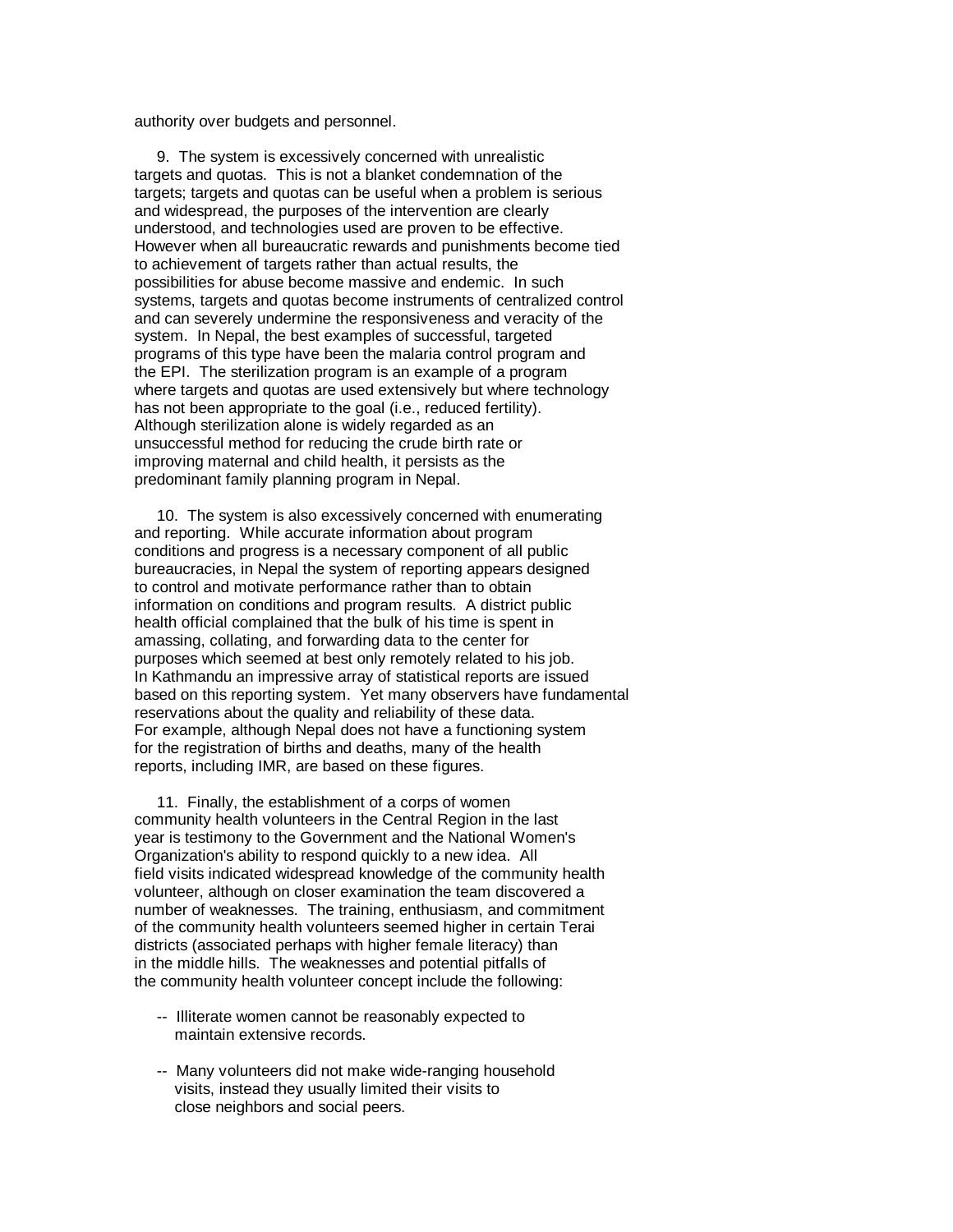- -- Women felt uncomfortable working with the male village health worker who, while not necessarily their formal supervisor, was essential to the record-keeping function.
- -- Provision of drugs, which the community health volunteers are expected to sell, was sporadic and frequently undermined by free drug supply at the health post (while supplies lasted) or from NGOs working in the area.
- -- The system for supervising health workers, especially women, is extremely weak and ineffective.
- -- Organization of mothers' groups to discuss health care, nutrition, and hygiene (an element of the community health volunteer's work scope) appeared sporadic. In one ward the red-covered training books (designed to train illiterate mothers about oral rehydration therapy, EPI, sanitation, and family planning) sat on a shelf at the health post; in others, mothers' group meetings were held for 10 or 15 minutes, thumb prints applied for an attendance roster, but little transpired.

 Although the Community Health Volunteer Program has been designed to reach women and children, it appears to build upon the same assumptions that have contributed to the failure of earlier community health volunteer programs, particularly the absence of a system to provide support and supervision, restocking of drugs and supplies, and the unrealistic expectation that most women will be able or willing to walk several hours distance from their own home to make house visits. At present the community health volunteers are being "supervised" by male village health workers who themselves are dependent upon minimum support and supervision from health post workers.

 12. In addition to the Community Health Volunteer Program, maternal and child health workers (MCHW) are being created to provide services from the health posts to women. Two female MCHWs are to be selected from each ilaka to serve at the health post. UNFPA and WHO are providing the major external assistance for this program. The MCHWs will in turn be dependent on the same weak system of supervision from assistant nurse midwives, who are often not at the health post, and district public health nurses of which only 10 have yet to be assigned to the 75 districts. Although each new scheme developed to meet the needs of women and children is well-intentioned and is actually working in some areas, it appears to have little chance to improve MCH services nationally until the structural, cultural, and supervisory problems are first addressed.

#### 4.3 A.I.D.'s Impact on Health Programs and Service Delivery in Nepal

 From our interviews with Mission staff, Government of Nepal officials, other donors, private voluntary organization (PVO)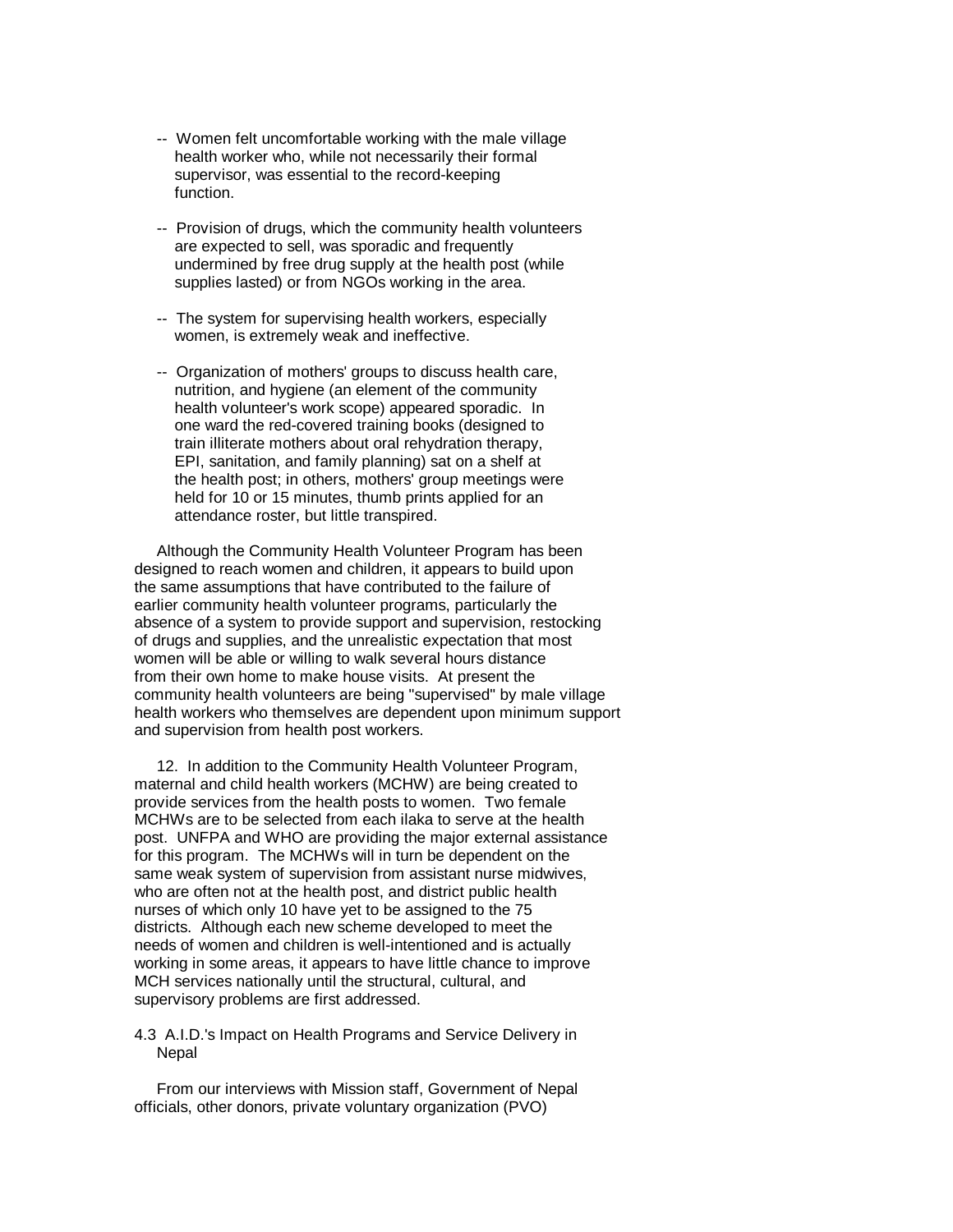representatives, and others, the team reached a number of conclusions about the evolution of A.I.D.'s health assistance in Nepal, and A.I.D.'s unique role in the emergence of a child survival focus in the latter part of the l980s. A.I.D. appears to have played a leadership role in three critical areas: donor coordination, support for program experimentation, and recognition of a client perspective. Highlights of USAID Mission leadership in these four areas are identified below, as are the team's assessment of where additional efforts should be made.

#### 4.3.1 Donor Coordination

 In the l950s and l960s, the United States was the largest health donor in Nepal. In the l970s and 1980s, other donors began to play a larger role in Nepal's health programs.

 The Government of Nepal is extremely adept at courting donors. It is well prepared with statistics, flow charts, organograms, and budgets, all of which fit well with donor mind sets and vocabulary. Today, as much as 70-80 percent of Nepal's development budget in health is donor-funded, with largest contributions coming from multilateral organizations such as UNICEF, WHO, and UNFPA. The World Bank and Japan International Cooperation Agency (JICA) are both eager to invest in Nepal's health and family planning programs, and the considerable resources these two "newcomers" could bring to the effort could both overwhelm the system's absorptive capacity and undermine the policy reforms currently being pursued by the historical donors.

 Today, the U.S. health program in Nepal is relatively small compared with those of other donors, but because of its historical position as chief donor, the United States continues to play a more prominent role than the level of funding might warrant. It appears that strong technical leadership, a forceful personality, and exceptional diplomatic skills can do more to ensure donor coordination on critical policy issues than sheer size of budget. Here A.I.D. has had an important advantage, with its resident technical field staff, its ancillary contract technical resources, and its flexibility in working within and outside the formal government structure in health. And, in fact, there have been a number of policy issues on which A.I.D. has taken the lead among the donor community, such as the following:

- -- The push to institutionalize family planning services in year-round facilities, as opposed to total reliance on seasonal camps, and the insistence on the provision of full range of temporary and permanent contraceptive methods and linkages with MCH services.
- -- Recognition that the delay in operationalizing the Government of Nepal's policy of health service integration was undermining health service delivery; strong encouragement (via the new 5-year project) for devolution of real authorities to the regional and local levels.
- -- Encouragement for the Government to budget for the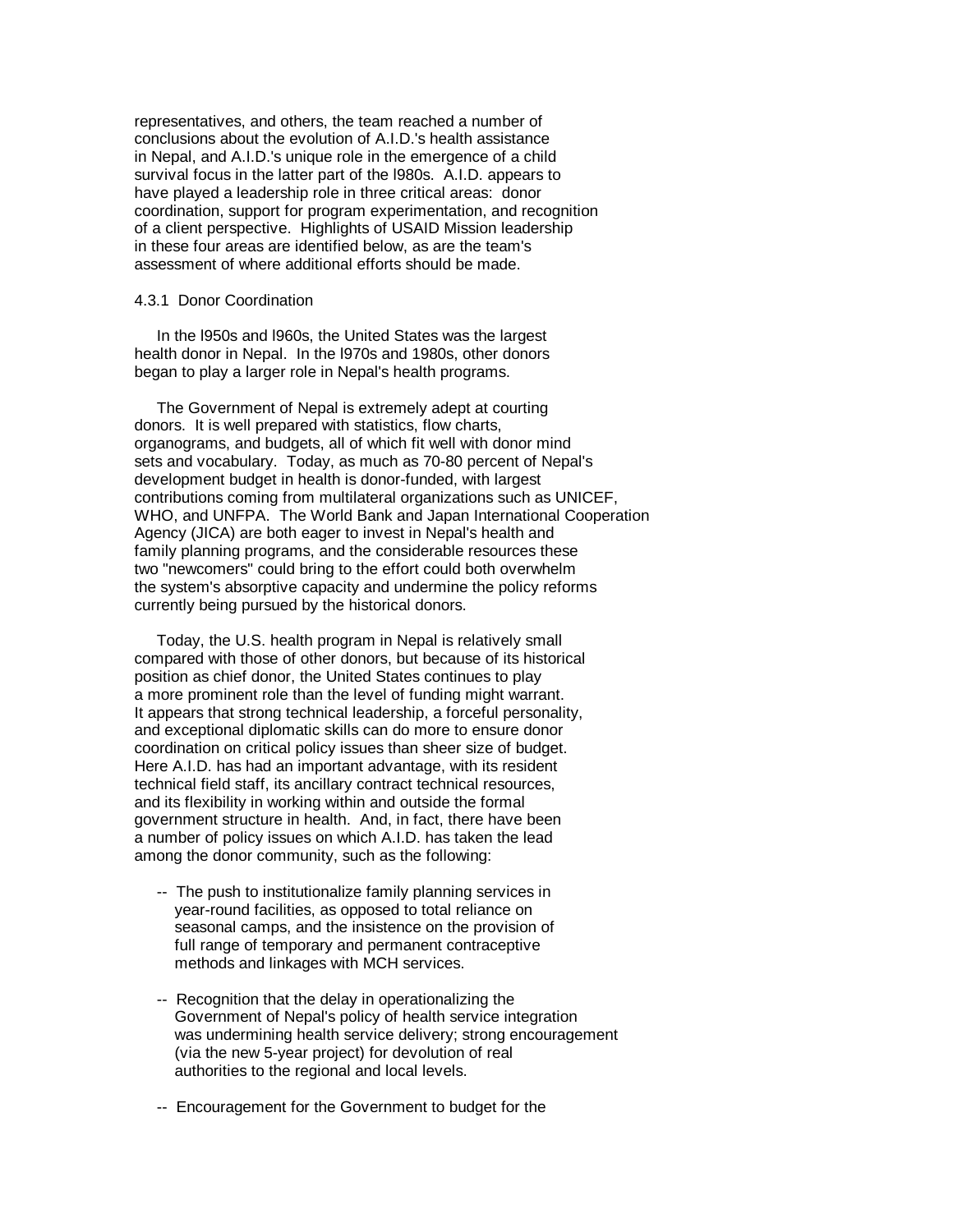recurrent costs of its programs and to decrease its dependence on donors for these costs. For example, A.I.D. has indicated that it will not purchase malaria insecticides after FY l989. A.I.D. no longer tops off salaries, although other donors (e.g., UNFPA and WHO) are still willing to pick up significant recurrent costs through salaries and salary supplements.

 For the future, if the Government of Nepal moves away from project grants to sector support, as one official in the Ministry of Finance indicated was likely, A.I.D. should and undoubtedly will play a major role in negotiating very tight conditionality and reliable systems of oversight on behalf of the entire donor community.

#### 4.3.2 Experimentation

 The Government of Nepal does not and perhaps cannot experiment on a small scale. Each new policy initiative results in a paroxysm of revised staffing patterns, flow charts, and acronyms. Bilateral and multilateral donors can play an important role in supporting risk-taking and experimentation on a small scale, and this USAID/Nepal has done. The initiative the Mission has taken within Nepal, and indeed within A.I.D.'s worldwide child survival program, to explore the linkages between Vitamin A and child survival and to test simple diagnosis and treatment of childhood pneumonia is truly commendable.

 Similarly, the Mission has been involved in detailed negotiations with the Ministry of Health regarding privatization of the Contraceptive Retail Sales Company (social marketing for sale of contraceptives and oral rehydration salts). The Company's potential has been limited by a parastatal management style inappropriate for a company that can only succeed by aggressive marketing and innovation. The Mission has aggressively pursued privatization of this effort, and success or failure in this area will give strong indication of the potential for further private sector initiatives in Nepal in the l990s. The Mission has also tapped centrally funded project support to initiate Nepal's first private sector workplace-based family planning service; to establish private family planning clinics run run by women's organizations; and to contract out repair and maintenance of voluntary surgical contraception (VSC) equipment to a private concern.

 However, the team was struck by how infrequently apparently successful experiments (e.g., in drug supply, in integration of child survival services, in use of women volunteers) have been replicated on a larger scale, and the lessons of unsuccessful experiments analyzed and "learned." For example, there is evidence that people can and do pay for health services and drugs, including traditional medicines and treatments, and that partial cost recovery is possible (Daly 1987). There is considerable evidence that private supply of medicines does exist in Nepal. Experiments by the British Nepal Medical Trust in the Eastern Region provide a wealth of experience on what can work and what difficulties need to be faced in developing fee-based systems for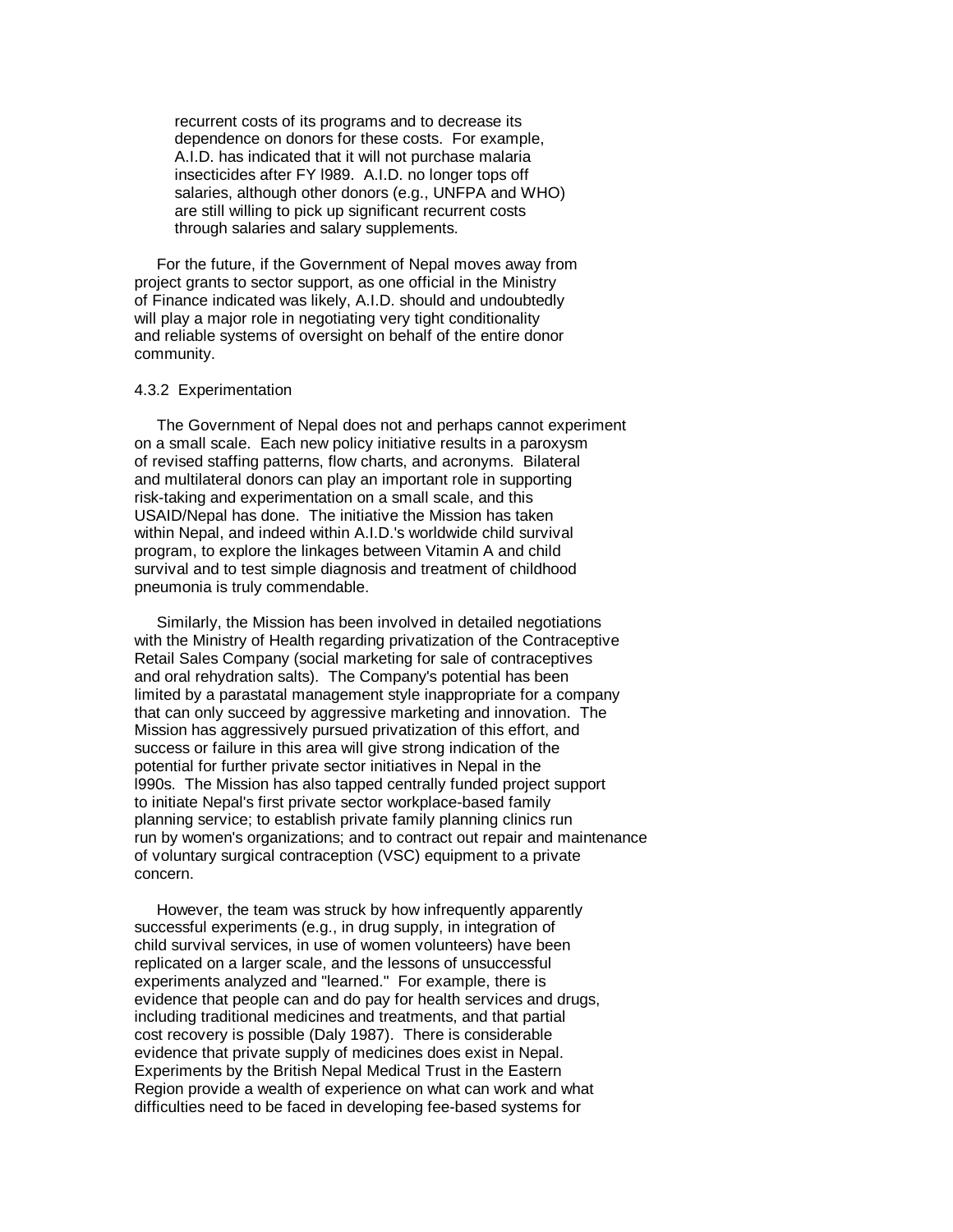### supply of medicines.

 USAID/Nepal has been associated with some of the efforts to recover costs through drug schemes and fee-for-service experiments. While much needs to be done to improve the cost-effectiveness and efficiency of the curative programs which constitute 40 percent of the Government's health budget, USAID/Nepal has a real opportunity to show leadership in experimentation with alternative financing of MCH and family planning services. A goal of the new 5-year project should be not only to pursue health financing aggressively, but also to ensure that the financing schemes adopted are consistent throughout the Central Region.

#### 4.3.3 Demand Creation

 A hallmark of A.I.D.'s child survival strategy is the attention given to creating demand among beneficiaries and to the "client's perspective," and this has been true of the USAID/Nepal health efforts as well. Indeed, the real promise of the Community Health Volunteer Program, which USAID/Nepal has aggressively promoted and supported, may well be not as yet another, lower level in the service delivery chain, but rather as an attempt "from the ground up" to educate and motivate beneficiaries and to create demand among them to force the system (be it public or private) to respond. In that regard, the team believes that there are important additional opportunities (e.g., literacy training, giving the community health volunteers an explicit role and recognition within the panchayat committee structure, recruiting women as supervisors and mentors for the community health volunteers) to make these local women community health volunteers a meaningful part of future health improvements. The team urges the Mission to give greater attention and support to operationalizing the theme of "services for and by women."

# 5. FUTURE DIRECTIONS

 There is no question that A.I.D. has taken a strong lead in in engaging the Government of Nepal in discussions about its policy options and has had some impact on the choices that have been made. Indeed, although the Mission has supported many small-scale PVO activities and some limited work with commercial groups, the focus of the A.I.D. program has been on the Government of Nepal. To date, the policy agenda has largely been that proposed by the Government of Nepal -- verticalization, integration, decentralization, regionalization, and the Mission has played a major role in encouraging the current policy directions.

 For the future, the Mission has the opportunity to pursue an important if difficult area of policy dialogue with the Government, namely a reassessment of the appropriate role of government, donors, and the private sector in health care delivery in Nepal. Because Nepal relies so heavily on the public health system to bring health care to its citizens, it is important to ask whether the system as presently structured can become more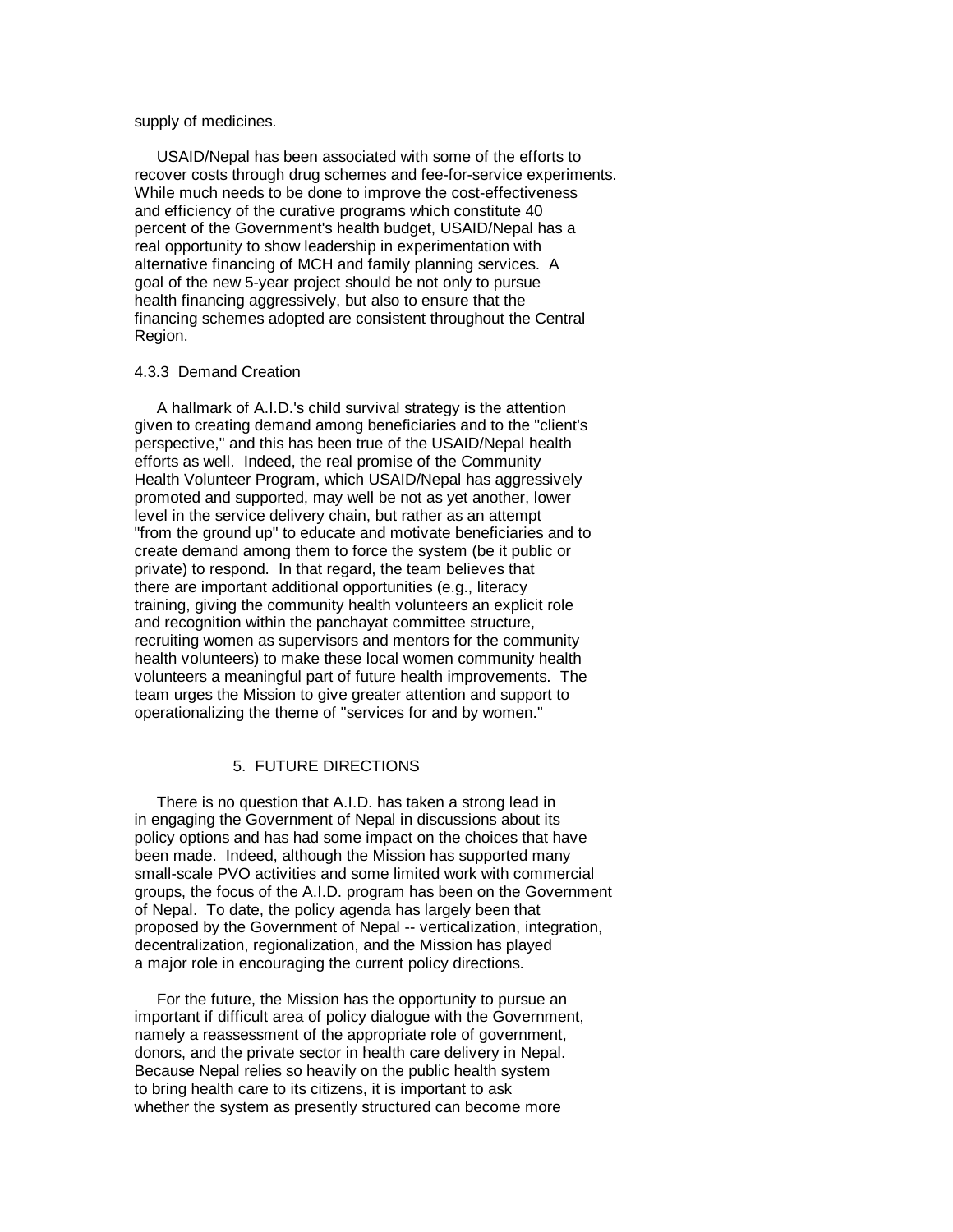effective, or whether it should be reoriented and restructured. To be more specific, do the incentives in place to reward performance actually encourage program results, efficiency, or cost-effectiveness?

 Does extensive enumeration and data collection produce the type and quality of data actually needed by decision-makers? Do decision-makers make use of available data to make major policy changes and monitor results? Are there more effective and efficient methods for measuring actual health status and program results? Are there more effective ways to make local health officials directly responsible to local authorities and to consumers without unduly sacrificing technical quality? Who uses information and who benefits from its collection? These are but a few of the structural questions which must be asked by all concerned with improving the health care available to the citizens of Nepal.

 For example, the team was told of numerous instances of government controlled activities (e.g., drug schemes, contraceptive, and oral rehydration salts social marketing), which could better be done outside the Government structure. And it identified a number of activities which are uniquely appropriate for the Government, but which the Government of Nepal was not doing or doing very sporadically -- for example, setting standards for treatment, certification of health personnel, regulation of pharmaceuticals, epidemiological surveillance. These are areas which Mission personnel have pursued with the Government in recent years. To make the most of the upcoming 5-year program of U.S. health assistance in Nepal, it will be essential for the Mission to have the staff with the skills, interest, and persuasive powers to continue to engage the Government of Nepal in a dialogue on a basic reexamination of the roles of central and regional public agencies, voluntary and commercial private organizations, consumer groups, and donors in health improvements in Nepal over the next decade.

#### REFERENCES

- Central Bureau of Statistics. 1957. "Census of Population." Kathmandu: Government of Nepal.
- Central Bureau of Statistics. 1975. "Census of Population, 1971." Kathmandu: Government of Nepal.
- Central Bureau of Statistics. 1977. "Demographic Sample Survey of Nepal, 1976." Kathmandu: Government of Nepal.
- Central Bureau of Statistics. 1978. "Demographic Sample Survey of Nepal, 1977-78." Kathmandu: Government of Nepal.
- Central Bureau of Statistics. 1984. "Census of Population, 1981." Kathmandu: Government of Nepal.

Central Bureau of Statistics. 1987. "Population Monograph of Nepal."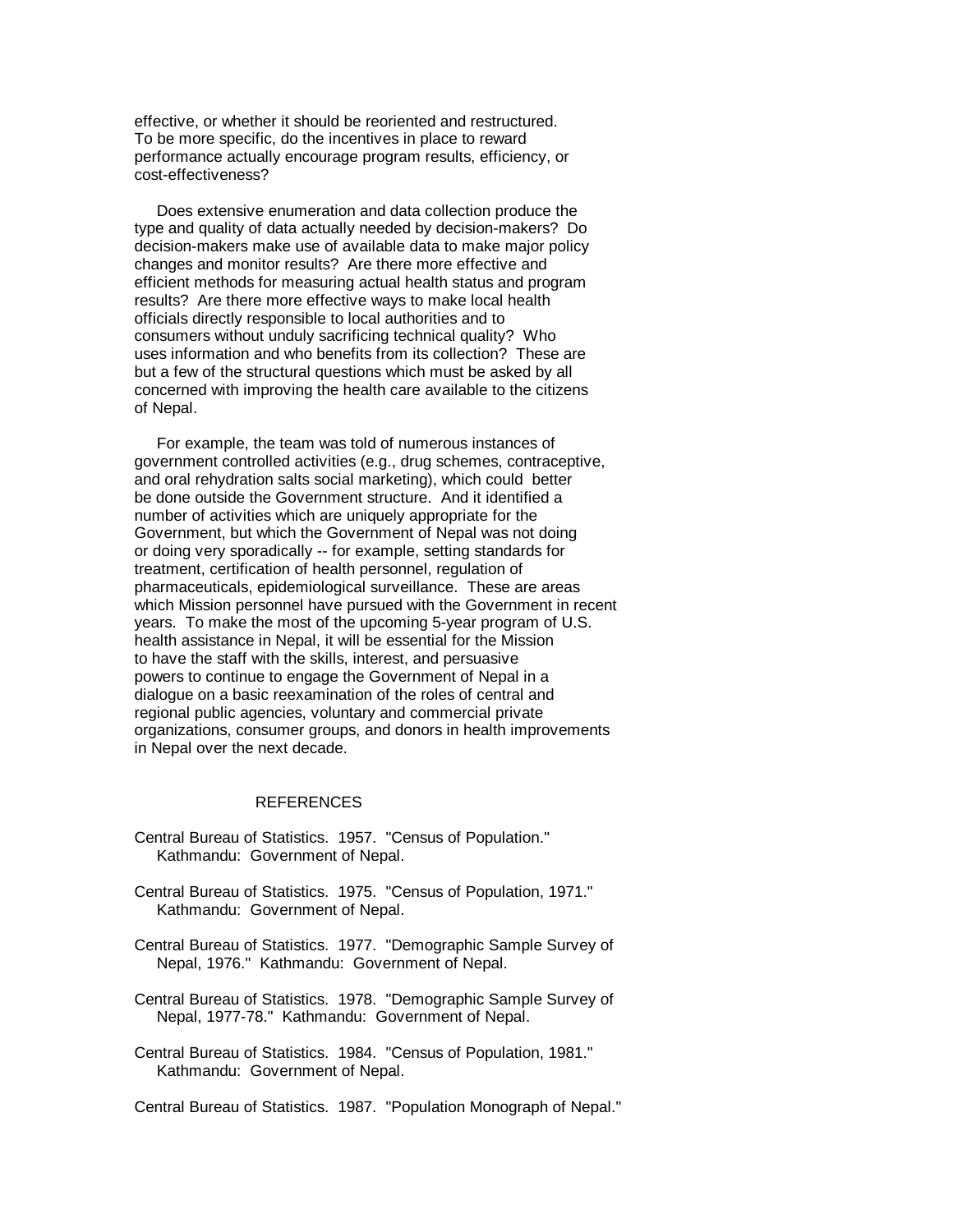Kathmandu: Government of Nepal.

- Central Bureau of Statistics. N.d. "Intercensal Changes of Some Key Census Variables, 1952-1981. Demographic Sample Survey."
- Daly, Pat. 1987. "Health Finance and Cost Recovery in Nepal." Kathmandu: USAID/Nepal.
- Government of Nepal. 1975. "Nepal Nutrition Survey." Kathmandu: Government of Nepal.
- Gubhaju, Bhakta B. 1974. Cited in Population and Development in Nepal. Kathmandu: Government of Nepal, National Commission on Population, 1988.
- National Commission on Population. 1988. Population and Development in Nepal. Kathmandu: Government of Nepal.
- Nepal Family Planning/Maternal and Child Health (FP/MCH) Project. 1977. "Nepal Fertility Survey, 1976: First Report." Kathmandu: Ministry of Health.
- Nepal Family Planning/Maternal and Child Health (FP/MCH) Project. 1986. "Nepal Fertility and Family Planning Survey." Kathmandu: Government of Nepal.

Population Reference Bureau. 1988.

- RAPID/Nepal (Resources for Awareness of Population Impacts on Development) presentation at USAID. March 1990.
- Sisler, Daniel. 1988. "The Income, Employment, and Nutritional Implications of Nepal's Agricultural Policy." PEW/Cornell Lecture Series on Food and Nutrition Policy. Ithica, New York: Cornell University.
- Thapa, Shyam. 1989. "A Decade of Nepal Family Planning Programs: Achievement and Prospects." Studies in Family Planning. 20 (January-February):38-52.
- UNICEF. 1987. Children and Women of Nepal: A Situational Analysis. Kathmandu.
- UNICEF. 1989. The State of the World's Children. Oxford, United Kingdom: Oxford University Press.
- U.S. Bureau of the Census. 1970.
- U.S. Bureau of the Census. 1988.

USAID/Nepal. 1989.

APPENDIX A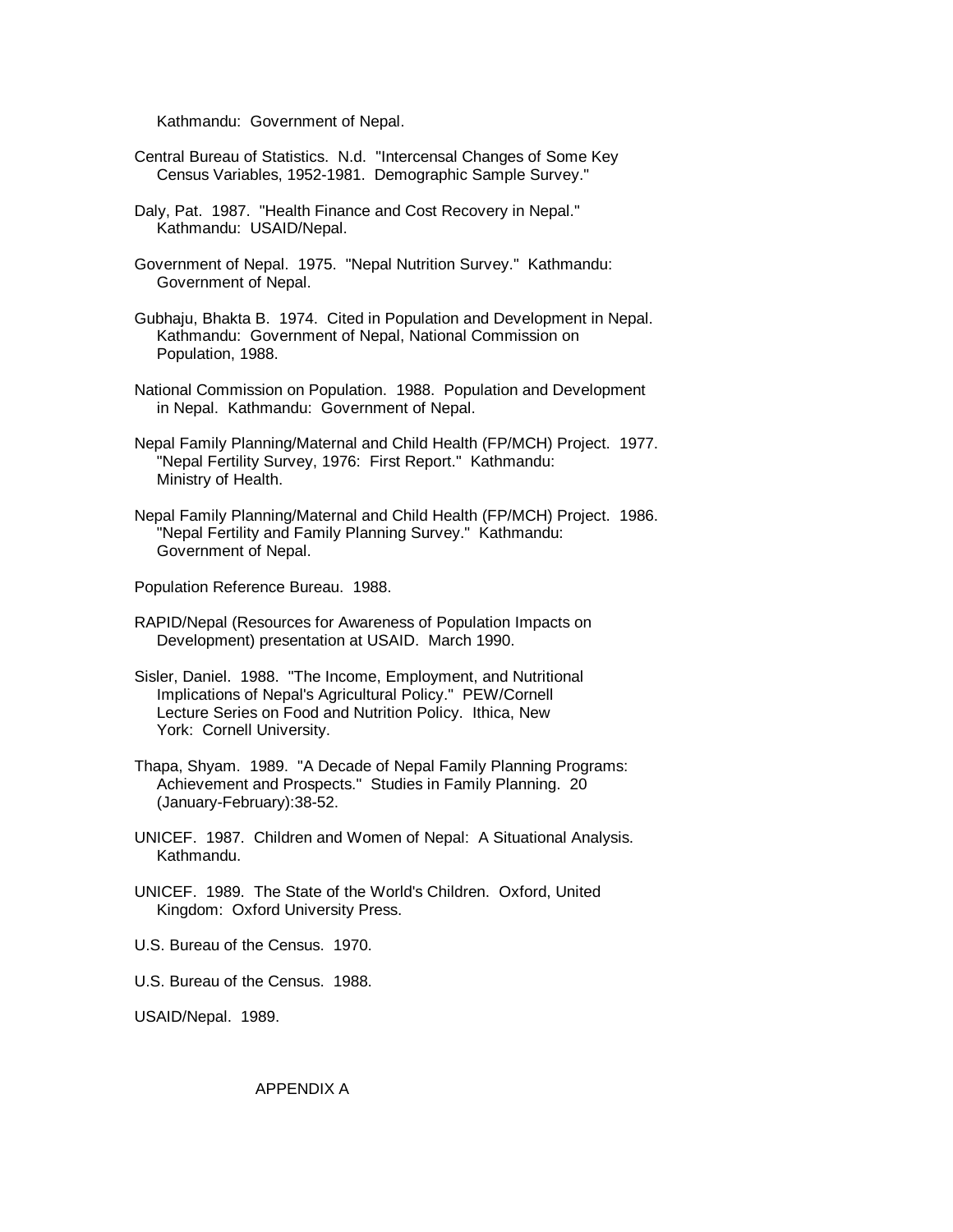# EVOLUTION OF NEPAL's HEALTH SERVICES SYSTEM

# 1. INTRODUCTION

 In four decades the Government of Nepal has created an extensive health service system. Before 1951, Nepal was closed to external influences including foreign health systems. In the early 1950s, health care depended on traditional practitioners and family care, except for very limited services and drugs provided by Government and a few mission groups. The Government of Nepal established the Ministry of Health with technical advice and assistance from external donors, with the United States among the first to give health-related assistance in 1954. The Government's planned development of health services began with the First Five-Year Development Plan in 1956 and has been expanded through the current proposed Eighth Five-Year Development Plan in 1990 to include a series of hospitals, health posts, and community outreach services staffed by cadres of trained medical professionals and paramedical health workers and volunteers.

# 2. VERTICAL HEALTH SERVICES

 In addition to a system of hospital-based curative care, public health services have been offered through a system of disease-specific programs and vertical projects. The major vertical projects included the Nepal Malaria Eradication Organization established in 1954, the Leprosy and Tuberculosis Control project in 1964-1965, the Smallpox Eradication project in 1967-1968, which, following the eradication of smallpox in 1970, evolved into the current Expanded Program of Immunization (EPI), and Family Planning and Maternal Child Health Project (FP/MCH) established in 1968.

 The vertical programs were designed to be semiautonomous within the Ministry of Health, administered and supervised by special personnel, and staffed by trained paramedical workers. These vertical projects initially were defined as short-term programs, designed to train and employ temporary staff. The vertical programs are still functioning, however, including the Malaria Eradication Organization, which is the longest running and most successful of the earlier health programs. All of the vertical programs have received significant donor support, which helps explain the persistance of these programs.

### 3. INTEGRATED HEALTH SERVICES

 The concept of integrating curative and preventive health services was introduced in the early 1970s, in recognition of the long-term nature and high cost of attacking health problems from a disease-specific approach and because vertical programs did not adequately address underlying causes of poor health, such as poor nutrition, polluted water, poor hygiene, and inadequate preventive care. Integration also was seen as a way to more efficiently utilize limited health manpower resources to increase services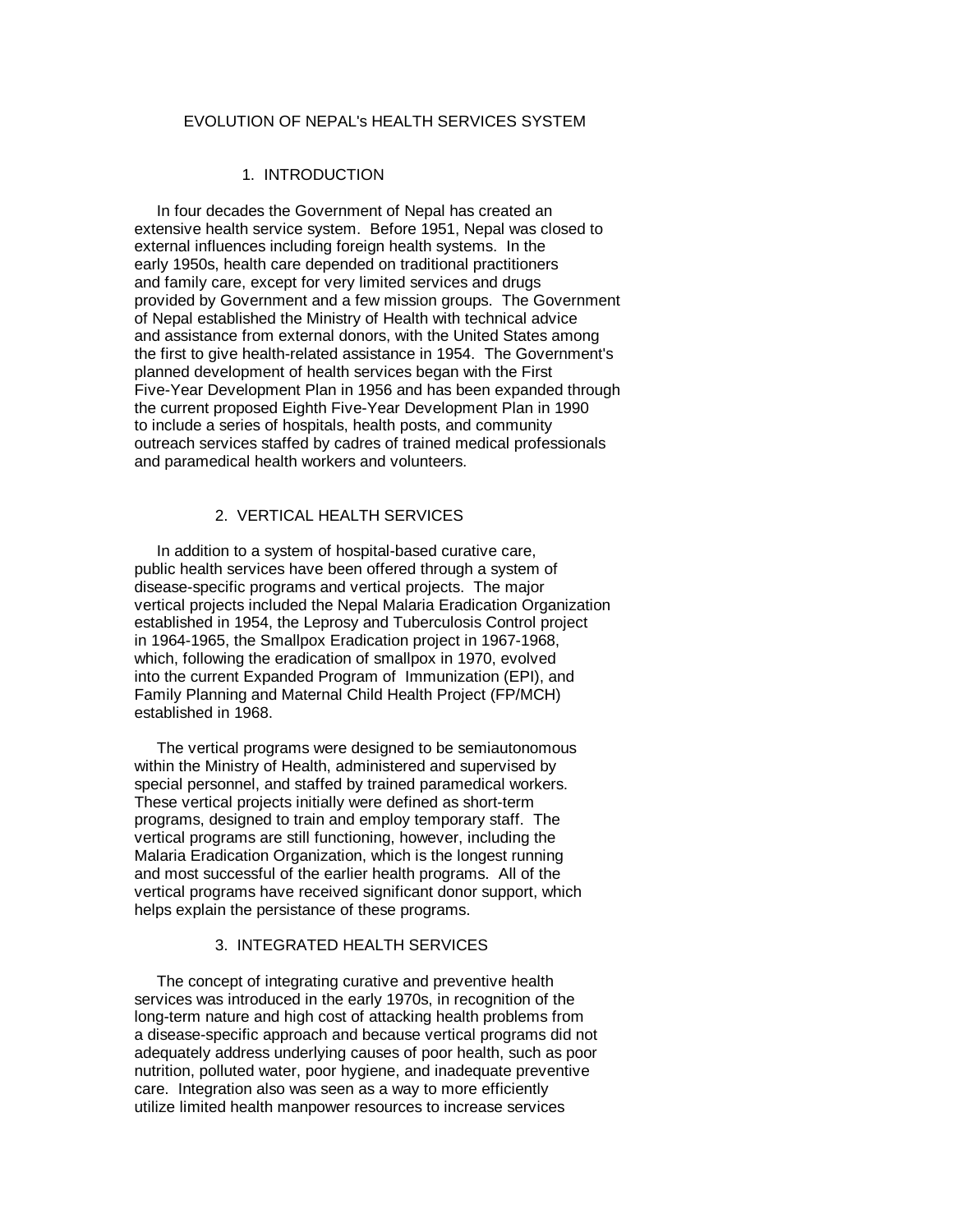to Nepal's underserved rural population. Proposals to integrate Nepal's health services coincided with the international donors' shift to providing support for rural development and basic health services, and the Nepal Government's stated policy of spreading social benefits to all parts of the country as outlined in the Fourth Five-Year Development Plan for 1971-1975.

 Following the Government's creation of the Division of Integrated Basic Health Services within the Department of Health Services in 1971, a variety of pilot projects and innovative approaches were tried in an attempt to integrate the vertical projects and curative services. Supported with external donor funds and technical assistance, rural health services expanded to include district health offices, construction of health posts to be staffed by various categories of health assistants, and community outreach workers. Integration focused on the newly created paramedical or multipurpose worker who would incorporate the specialized tasks of the former vertical health workers, and a system of community volunteers (called community health leaders) was subsequently introduced.

 Although these efforts succeeded in increasing the number of health posts and paramedical staff, and also establishing several health training facilities and programs, the health services were not successfully integrated. The resistance from the well-established vertical programs, the inability to absorb many of the specialized vertical workers, a weak infrastructure, administrative and logistics supply system, inadequate support and supervision for paramedical and voluntary workers -- all contributed to the failure to integrate services. Through much of the 1980s, health services were fully integrated in only 6 districts, partially integrated in 16 of 75 districts, and the vertical programs continued to function alone in 53 districts.

### 4. DECENTRALIZATION AND REGIONALIZATION OF HEALTH SERVICES

 In 1987, the Government announced its plan to reorganize the health services once again. All public health activities (as distinct from curative services), including the five vertical projects and the Integrated Community Health Services Development Project (ICHSDP), were to be integrated under the newly created Public Health Division. The timeframe for disbanding the vertical projects has been revised to sometime in the 1990s. The reorganization plan also proposed restructuring and decentralizing the planning, budgeting, and management of health services to five regional directorates and to 75 districts.

 As part of the reorganization plan, health posts in the districts have been systematized on an ilaka basis, with nine standard health posts per district. The ilaka health posts are to be staffed with a health assistant (Health Post In Charge), two assistant health workers, and several helpers; some will also have assistant nurse midwives. A new category of health workers, maternal and child health workers, is being created to supplement the assistant nurse midwives. In an attempt to increase the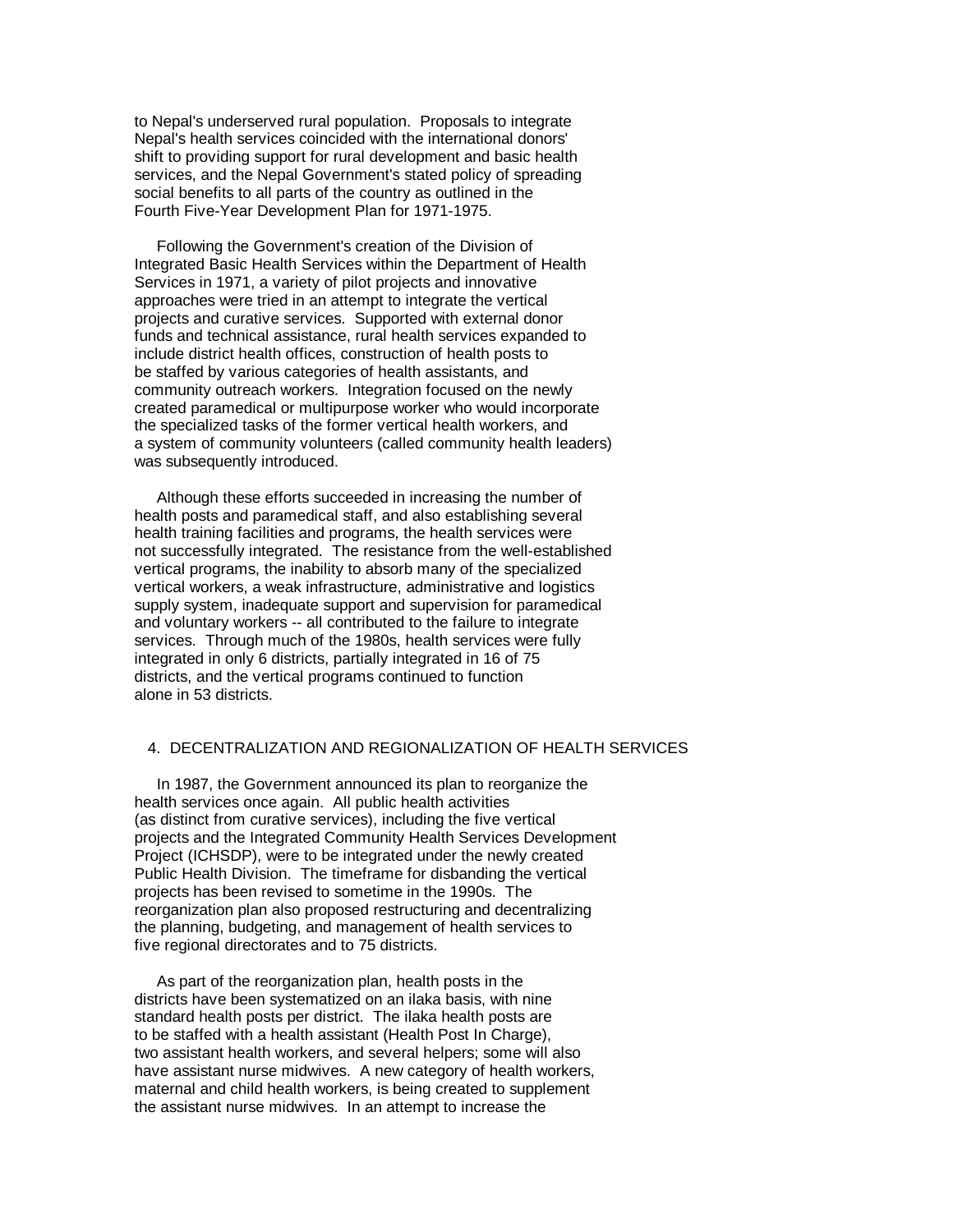provision of services to women by women, the Ministry has created the female Community Health Volunteer Program. The primary role of the community health volunteer is to provide important information about health maintenance and to direct individuals in need of more specific, specialized services to other levels in the health structure. These volunteers are to coordinate activities with those of the village health worker. They are given a small supply of simple drugs and materials for treating wounds, and the village health worker is to receive a stipend of 100 Rupees a month.

# 5. FAMILY PLANNING AND MATERNAL CHILD HEALTH SERVICES

 Nepal's Family Planning and Maternal Child Health project (FP/MCH) was established in 1968. In spite of the Government's stated policy giving high priority to family planning and the control of population growth, and a higher allocation of the health budget to family planning (15.5 percent) (UNICEF 1987) than to any other project, the population growth rate in Nepal remains at 2.6 percent per year (1986). Women in Nepal traditionally marry early and continue having children throughout their fertile years. Because sons are strongly preferred, couples have many children, an average of 5.8 per married woman, in the hope that at least one or two sons will survive until adulthood.

 The FP/MCH project functions as a semiautonomous organization under the Ministry of Health. Early project services were limited to clinics in the urban areas (mainly in Kathmandu), but as more staff were trained and gained experience, services were extended to other areas of the country. Family planning services are currently provided by four main agencies:

- -- The FP/MCH project provides the majority of the family planning services through its clinics and panchayat-based health workers.
- -- The ICHSDP provides services through village health workers and community health leaders, and through health workers located in district health posts.
- -- The Family Planning Association of Nepal, a private nongovernmental organization founded in 1958, has 18 branches throughout the country.
- -- The Nepal Contraceptive Retail Sales Company also distributes birth-control pills and condoms through more than 9,000 pharmacies and shops in most of Nepal's 75 districts.

 Although many governmental and nongovernmental programs have promoted family planning, studies indicate that knowledge and use of contraceptive methods other than sterilization is not widespread among couples in Nepal. The emphasis of Nepal's family planning program has been on sterilization, provided mainly through seasonal camps. The policy of assigning sterilization targets, in addition to providing monetary rewards to providers, recruiters,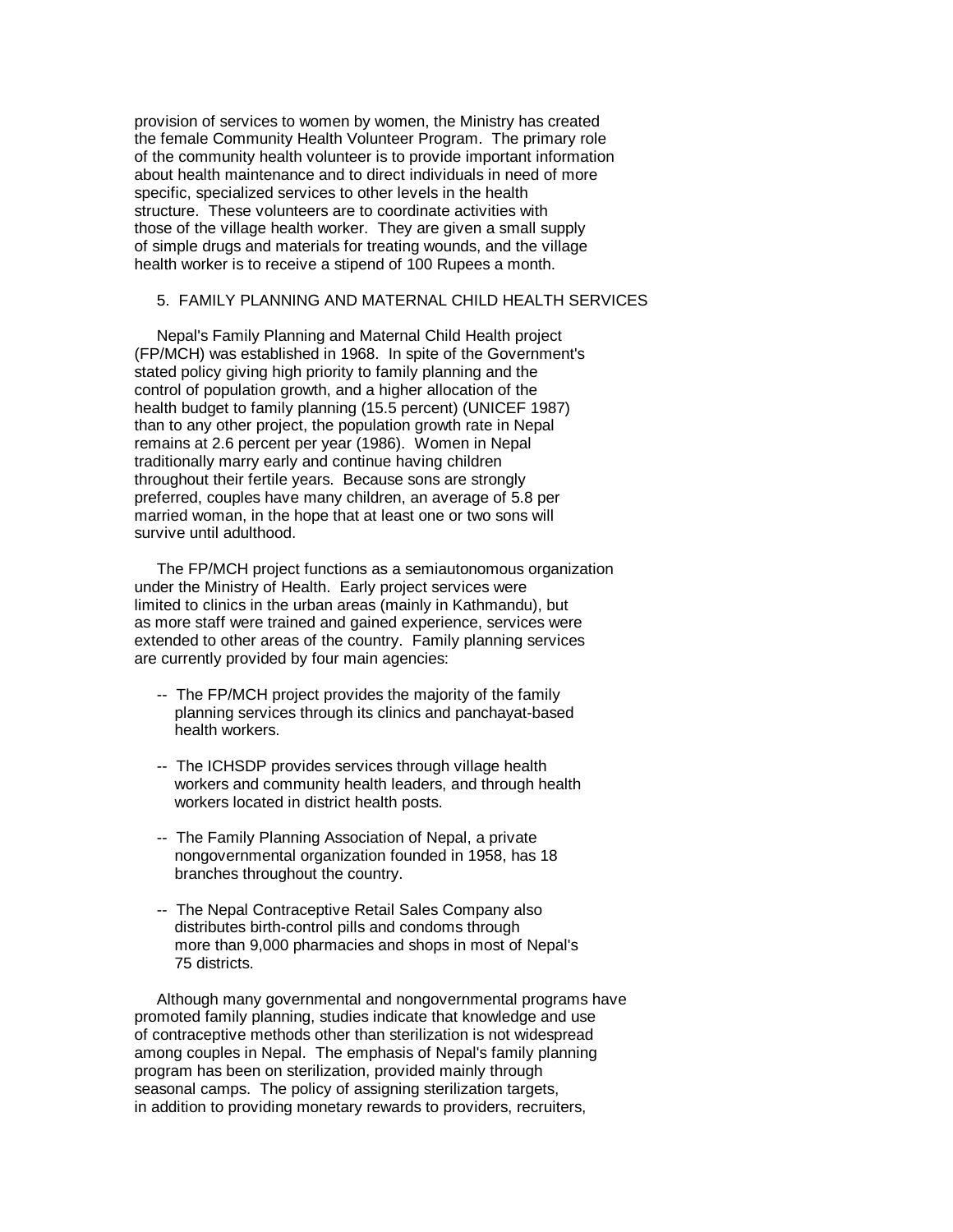and acceptors of sterilization, appears to have influenced fieldworkers and clinic staff to promote sterilization as the only family planning method (Thapa 1989).

# 6. PATTERNS OF HEALTH BEHAVIOR

 Nepalese use both traditional and modern medicine. For most illnesses they first use home care, including herbal remedies and dietary regimes. If illnesses persist, the next resort is usually traditional healers -- jhankris, dhamis, fuknes. Health posts and hospitals are often the last resort and sought more for serious or persistent illnesses. Ayurvedic (practitioners of Hindu herbal medicine) practitioners also are consulted where available. Frequently, if a health facility is unable to treat a patient successfully, traditional healers are consulted again or herbal remedies continued. Except for diseases believed to be caused by spirits, patients appear to be comfortable mixing their treatments and using whatever they perceive to be effective.

 Patients do use Government and private health facilities if accessible and if staff and medicines are available. Health facilities are chosen because of location and the quality of care. The attitude of health workers toward patients, in addition to caste and ethnic background, language group, and social status, all influence the relationship between patients and health workers. When available, patients are willing to use modern curative medicine, especially drugs, injections, and treatment for wounds. Although people utilize modern medicine, there is less understanding and less willingness to use modern preventive health measures.

# 7. THE ROLE OF NONGOVERNMENTAL ORGANIZATIONS IN NEPAL

 International and national nongovernmental organizations (NGO) also support health-related activities in Nepal. International religious missions were among the first to provide curative health care and more recently have experimented with approaches to community health care. The recent growth in the number of both national and international NGOs working in health in Nepal parallels the increasing interest of the larger international donor organizations in NGOs and their approaches to smallscale, grass-roots development. The Social Services National Coordination Council, under patronage of Her Majesty the Queen, was established to coordinate the NGOs in Nepal.

#### APPENDIX B

#### HEALTH FINANCE IN NEPAL

# 1. PUBLIC HEALTH FINANCE

 In 1989 the World Bank completed a comprehensive analysis of public spending for health in Nepal. Most of the data for that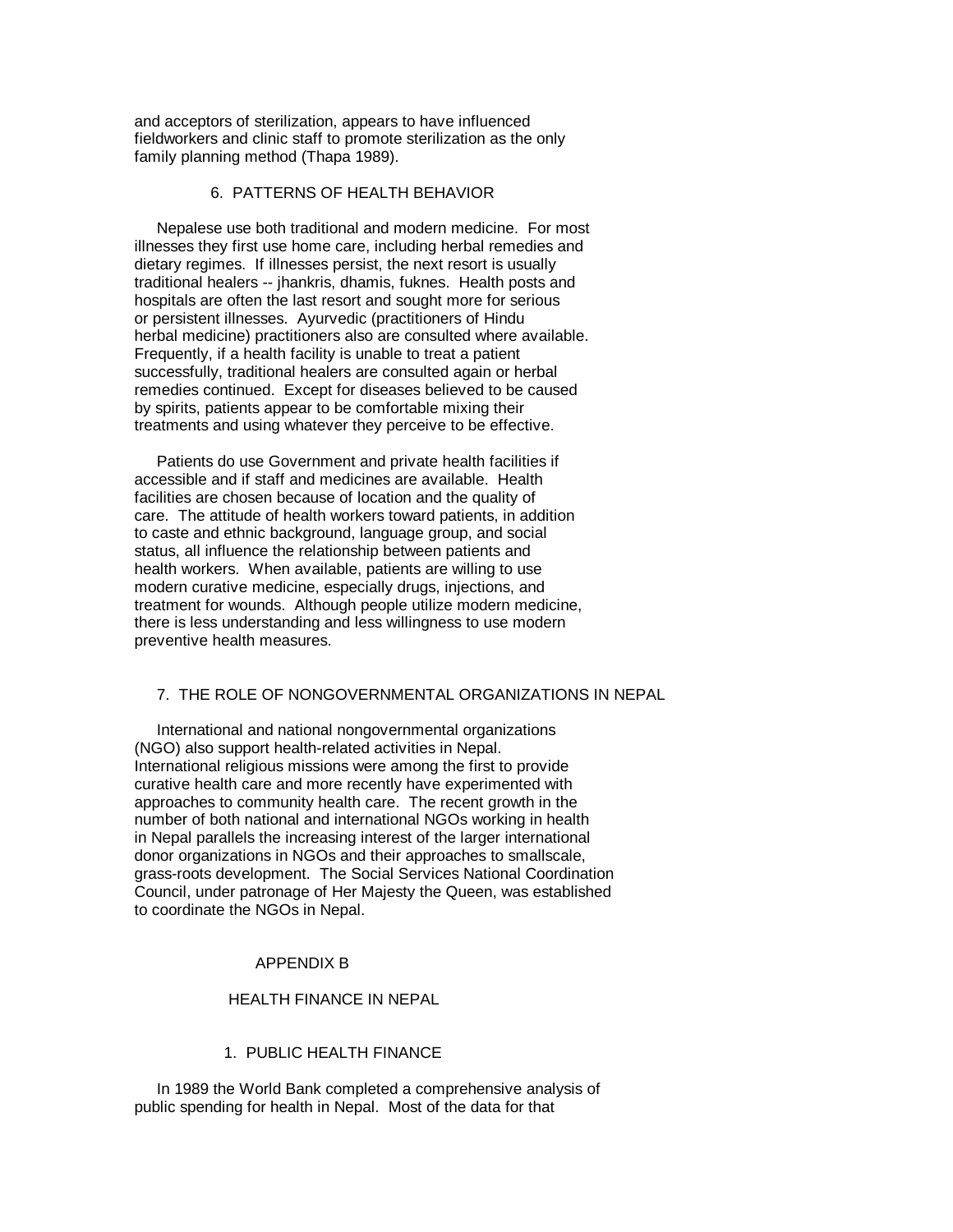analysis are drawn from the planned budgets of the Government of Nepal for FY 1986/1987. Public expenditures on health have been constant at about 6 percent of the Government budget over the last 10 years. Per capita Government health expenditures are roughly \$2.00 annually, making Nepal's public health expenditures the lowest in South Asia. Seventy-five percent of the FY 1986/1987 budget was allocated to primary health care, but of that only 35 percent supports district-level health systems. Using more rigorous World Health Organization (WHO) standards for judging primary health care, Nepal spends only 15-20 percent of its budget or \$.40 per capita for "beyond the health post" primary care.

 The emphasis on vertical programs in the FY 1986/1987 budget was also evident. Fifty percent of the Ministry of Health budget went to six programs, including malaria, Expanded Program of Immunization, tuberculosis, and the 22 then integrated districts. Most of the vertical programs obtain more than 50 percent of their financing from external donors, including such items as training, transport to training, and related items, which normally would be considered part of the recurrent expenditures of any organization. A serious concern for all donors, apart from the efficiency and effectiveness of the programs they support is the ability of the Government of Nepal to financially sustain the health system which has evolved with donor support.

### 2. PRIVATE SPENDING ON HEALTH

 Private health care of a wide variety is available to Nepalese. Practitioners include traditional healers, traditional birth attendants, as well as more formal ayurvedic and homeopathic clinics. Village "pharmacies" have emerged in the Central Region and generally have a steady supply of medicines commonly prescribed at nearby health posts as well as popular tonics. In Kathmandu and one or two other cities, private nursing homes and clinics have grown in number, with Government blessing. Most public health service doctors appear to maintain some fee-for-service practice as well.

 The annual expenditure by citizens on private care of all types is difficult to calculate. Estimates vary from \$1.00 to almost \$2.00 per capita including medicines, doctor fees, and inkind payments to traditional healers. These figures do not include the opportunity cost of travel time or the actual expense of bus fare, food, and lodging for family members who bring their relatives to hospitals and clinics for treatment. There is clearly effective demand for alternative health care in Nepal, and while the depth of that demand is difficult to determine, it is fair to suggest that a large percentage of the Nepalese population will and do pay for health care in the nongovernmental sector. Indeed, by the crude calculations presented in this section, private citizens appear to spend as much or more on health care as does the Government on their behalf. However, much of the agriculture for "private care" is for traditional practioners and rituals. It is not clear if people would use